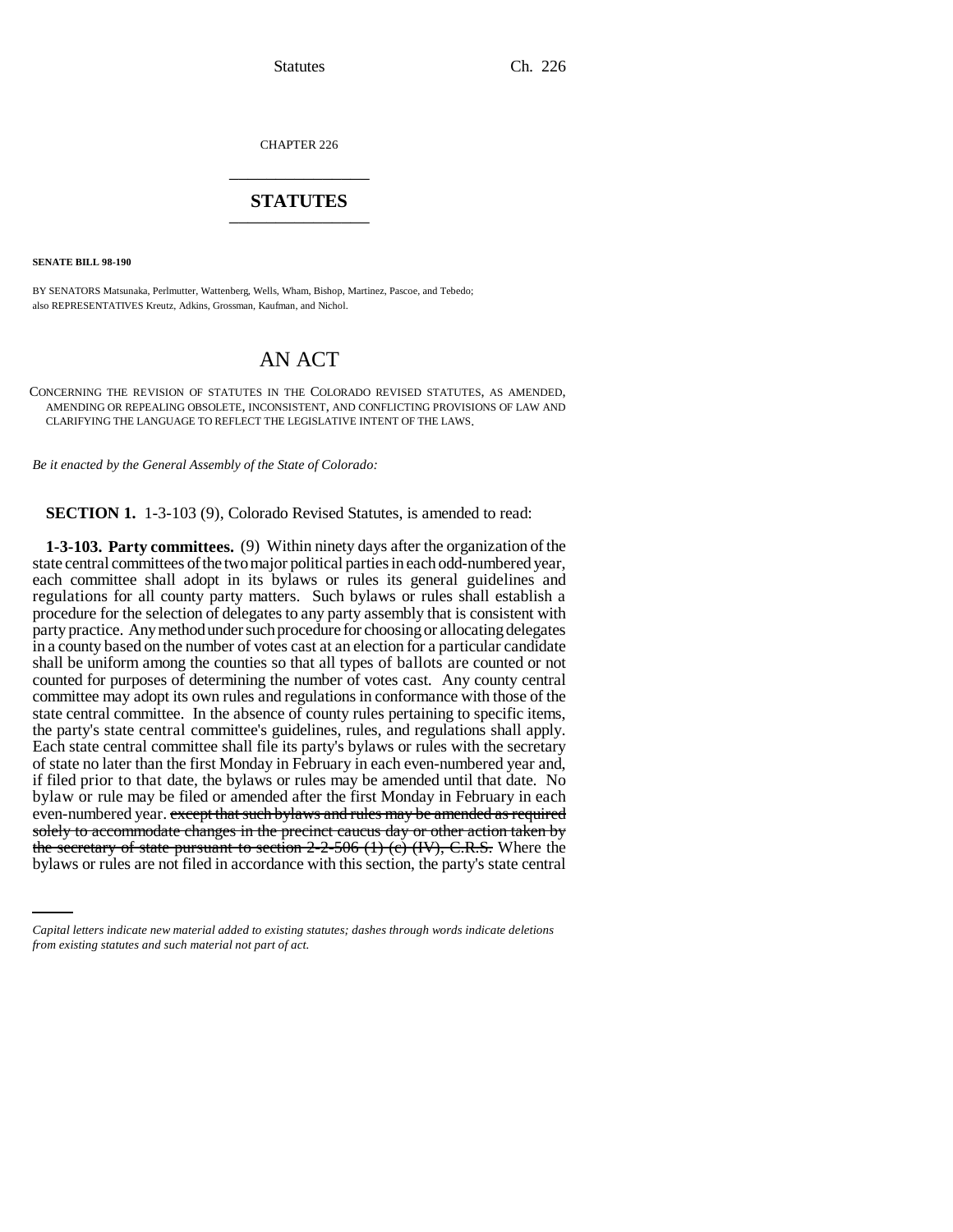committee, as well as the party's county central committee, shall be subject to the code through the general election of the same year.

**SECTION 2.** 1-40-121 (1), Colorado Revised Statutes, is amended to read:

**1-40-121. Receiving money to circulate petitions - filing.** (1) The proponents of the petition shall file with the official who receives filings under the "Campaign" Reform Act of 1974" "FAIR CAMPAIGN PRACTICES ACT", article 45 of this title, for the election the name, address, and county of voter registration of all circulators who were paid to circulate any section of the petition, the amount paid per signature, and the total amount paid to each circulator. The filing shall be made at the same time the petition is filed with the secretary of state. Any payment made to circulators is an expenditure under article 45 of this title.

**SECTION 3.** 2-2-307 (1), Colorado Revised Statutes, is amended to read:

**2-2-307. Compensation of members - reimbursement of expenses.** (1) Commencing January 2, 1999, ON THE FIRST DAY OF THE LEGISLATIVE SESSION BEGINNING IN JANUARY OF 1999, all members of the general assembly elected at the 1998 general election and thereafter and members appointed to fill vacancies for unexpired terms of those members shall receive as base compensation for their services the sum of thirty thousand dollars per annum, payable at the rate of two thousand five hundred dollars per month.

**SECTION 4.** 2-2-307, Colorado Revised Statutes, is amended BY THE ADDITION OF A NEW SUBSECTION to read:

**2-2-307. Compensation of members - reimbursement of expenses - repeal.** (1.5) (a) COMMENCING JANUARY 2,1985, ALL MEMBERS OF THE GENERAL ASSEMBLY ELECTED AT THE 1984 GENERAL ELECTION AND THEREAFTER AND MEMBERS APPOINTED TO FILL VACANCIES FOR UNEXPIRED TERMS OF SUCH MEMBERS SHALL RECEIVE AS BASE COMPENSATION FOR THEIR SERVICES THE SUM OF SEVENTEEN THOUSAND FIVE HUNDRED DOLLARS PER ANNUM, PAYABLE AS FOLLOWS:

(I) IN THE MONTHS OF JANUARY, FEBRUARY, MARCH, AND APRIL, A MEMBER SHALL BE COMPENSATED AT THE RATE OF TWO THOUSAND ONE HUNDRED EIGHTY-SEVEN DOLLARS AND FIFTY CENTS PER MONTH.

(II) FOR THE REMAINING EIGHT MONTHS OF THE YEAR, A MEMBER SHALL BE COMPENSATED AT THE RATE OF ONE THOUSAND NINETY-THREE DOLLARS AND SEVENTY-FIVE CENTS PER MONTH.

(b) (I) THIS SUBSECTION (1.5) SHALL NOT APPLY TO MEMBERS OF THE GENERAL ASSEMBLY ELECTED AT THE 1998 GENERAL ELECTION AND THEREAFTER AND MEMBERS APPOINTED TO FILL VACANCIES FOR UNEXPIRED TERMS OF SUCH MEMBERS.

(II) THIS SUBSECTION (1.5) IS REPEALED, EFFECTIVE JANUARY 15, 2001.

**SECTION 5.** 2-3-203 (1) (b.1), Colorado Revised Statutes, is amended to read:

**2-3-203. Powers and duties of the joint budget committee - repeal.** (1) The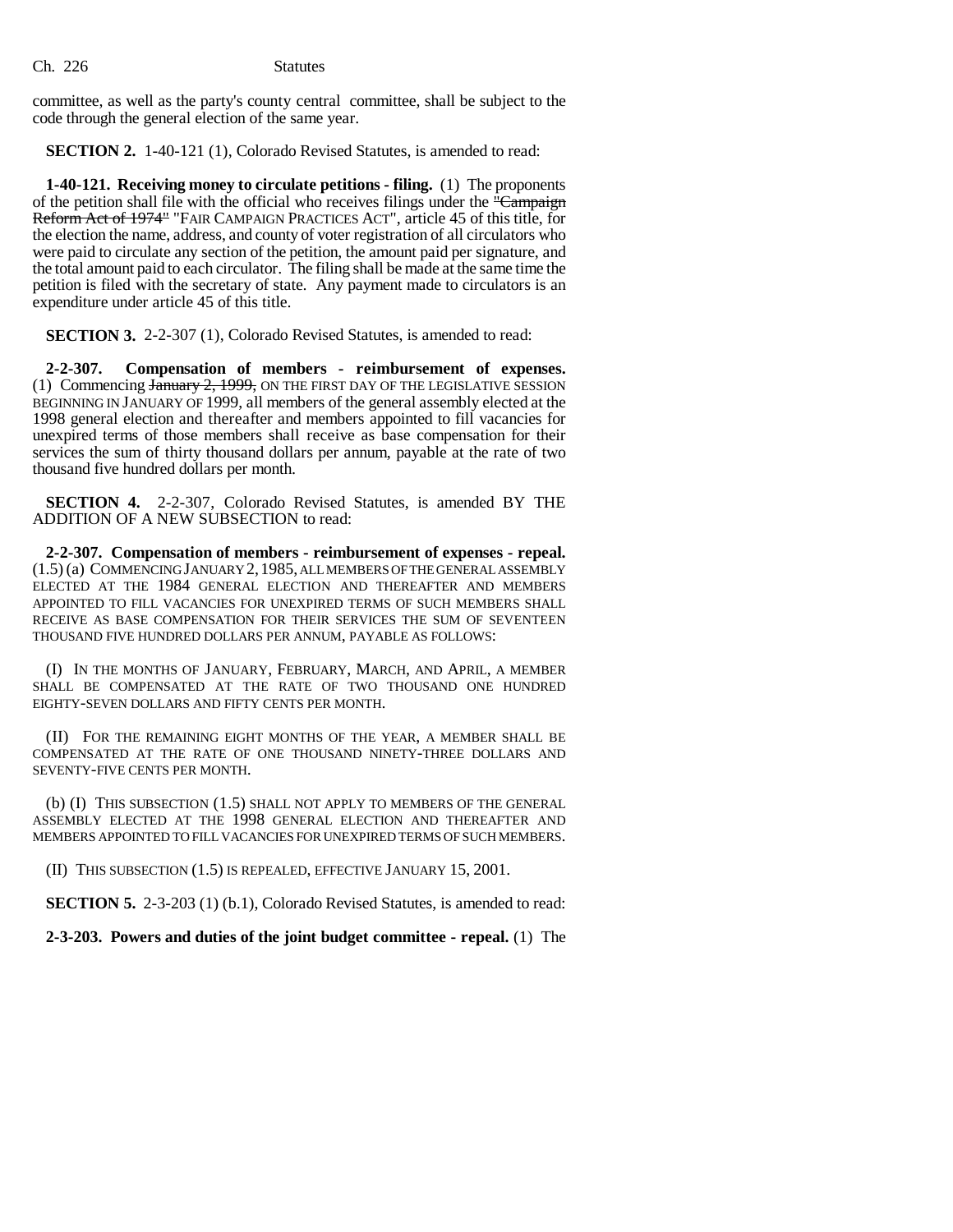committee has the following power and duties:

(b.1) (I) Effective July 1, 2004, to hold hearings as required and to review the executive budget and the budget requests of each state agency and institution, including proposals for construction of capital improvements, and to make appropriation recommendations to the appropriation committees of each house.

(II) (A) EFFECTIVE JULY 1,1994, TO HOLD HEARINGS AS REQUIRED AND TO REVIEW THE EXECUTIVE BUDGET AND THE BUDGET REQUESTS OF EACH STATE AGENCY AND INSTITUTION, EXCEPT FOR PROPOSALS FOR CONSTRUCTION OF CAPITAL IMPROVEMENTS PURSUANT TO THE PROVISIONS OF PART 13 OF THIS ARTICLE, AND TO MAKE APPROPRIATION RECOMMENDATIONS TO THE APPROPRIATION COMMITTEES OF EACH HOUSE.

(B) THIS SUBPARAGRAPH (II) IS REPEALED, EFFECTIVE JULY 1, 2004.

**SECTION 6.** 5-6-104 (5), Colorado Revised Statutes, is amended to read:

**5-6-104. Powers of administrator - harmony with federal regulations reliance on rules - duty to report.** (5) The administrator shall report to the commission annually on or before December 1 on the operation of his THE ADMINISTRATOR'S office, on his recommendations on adjustment of dollar amounts (section 5-1-106), on the use of consumer credit in the state, and on the problems of persons of small means obtaining credit from persons regularly engaged in extending sales or loan credit. For the purpose of making the report, the administrator is authorized to conduct research and make appropriate studies. The report shall include a description of the examination and investigation procedures and policies of his THE ADMINISTRATOR'S office, a statement of policies followed in deciding whether to investigate or examine the offices of credit suppliers subject to this code, a statement of the number and percentages of offices which THAT are periodically investigated or examined, a statement of the types of consumer credit problems of both creditors and debtors which THAT have come to his THE ADMINISTRATOR'S attention through his OR HER examinations and investigations and the disposition of them under existing law, a statement of the extent to which the rules of the administrator pursuant to this code are not in harmony with the regulations prescribed by the board of governors of the federal reserve system pursuant to the "Federal Consumer Credit Protection Act" or the rules of administrators in other jurisdictions which enact the "Uniform Consumer Credit Code" (including any adjustment of dollar amounts) and the reasons for such variations, and a general statement of the activities of his OR HER office and of others to promote the purposes of this code. The report shall not identify the creditors against whom action is taken by the administrator.

**SECTION 7.** 7-64-907 (5), Colorado Revised Statutes, is amended to read:

**7-64-907. Statement of merger.** (5) A filed and, if appropriate, recorded statement of merger, executed and declared to be accurate pursuant to section 7-64-105 (3), stating the name of a partnership or limited partnership that is a party to the merger in whose name property was held before the merger and the name of the surviving entity, but not containing all of the other information required by subsection (2) of this section, operates with respect to the partnerships or limited partnerships named to the extent provided in subsections (3) and (4) of this section.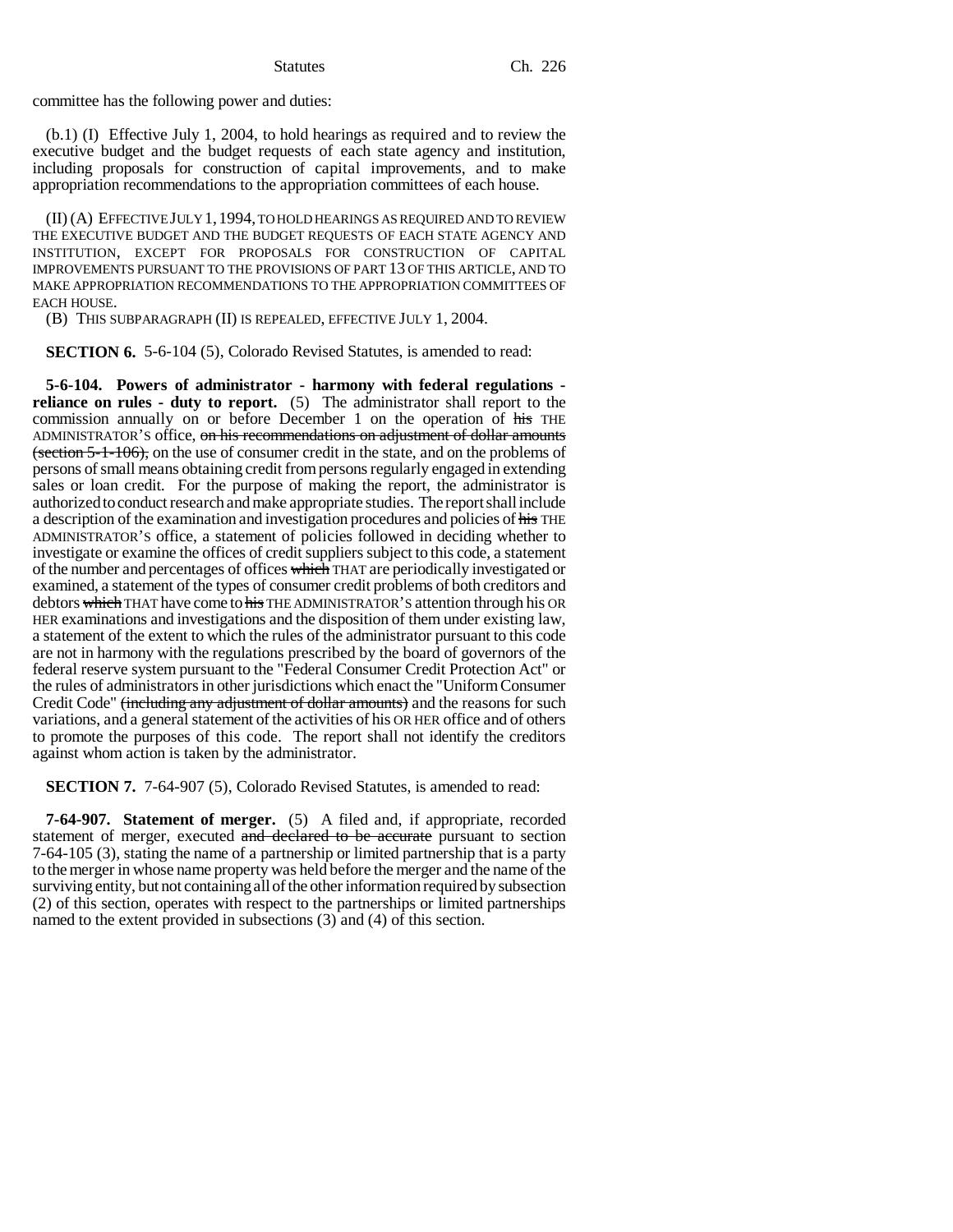**SECTION 8.** 10-3-1104 (4) (a), Colorado Revised Statutes, is amended to read:

**10-3-1104. Unfair methods of competition and unfair or deceptive acts or practices.** (4) The following is defined as an unfair practice in the business of insurance: For an insurer to deny, refuse to issue, refuse to renew, refuse to reissue, cancel, or otherwise terminate a motor vehicle insurance policy, to restrict motor vehicle insurance coverage on any person, or to add any surcharge or rating factor to a premium of a motor vehicle insurance policy solely because of:

(a) A conviction under section  $12-46-112$  (1) (c), C.R.S., section  $12-47-128$  (1)  $\left(\frac{b}{b}\right)$  12-47-901 (1) (b), C.R.S., or section 18-13-122 (2), C.R.S., or any counterpart municipal charter or ordinance offense or because of any driver's license revocation resulting from such conviction. This paragraph (a) includes, but is not limited to, a driver's license revocation imposed under section 42-2-125 (1) (m), C.R.S.

**SECTION 9.** 10-8-503 (17.5), Colorado Revised Statutes, is amended to read:

**10-8-503. Definitions.** As used in this part 5, unless the context otherwise requires:

 $(17.5)$  "Qualifying previous coverage" has the same meaning as "credible coverage" "CREDITABLE COVERAGE" as set forth in section 10-16-102 (13.7).

**SECTION 10.** 12-23-116 (3), Colorado Revised Statutes, is amended to read:

**12-23-116. Inspection - application - standards.** (3) A state electrical inspector shall inspect the work performed, and, if such work meets the minimum standards set forth in the national electrical code referred to in section  $\frac{12-23-104(3)(a)}{22-23-104}$ (2) (a), a certificate of approval shall be issued by the inspector. If such installation is disapproved, written notice thereof together with the reasons for such disapproval shall be given by the inspector to the applicant. If such installation is hazardous to life or property, the inspector disapproving it may order the electrical service thereto discontinued until such installation is rendered safe and shall send a copy of the notice of disapproval and order for discontinuance of service to the supplier of electricity. The applicant may appeal such disapproval to the board and shall be granted a hearing by the board within seven days after notice of appeal is filed with the board. After removal of the cause of such disapproval, the applicant shall make application for reinspection in the same manner as for the original inspection and pay the required reinspection fee.

**SECTION 11.** 12-47-901 (1) (h) (II), Colorado Revised Statutes, is amended to read:

**12-47-901. Unlawful acts - exceptions.** (1) Except as provided in section 18-13-122, C.R.S., it is unlawful for any person:

(h) (II) Notwithstanding subparagraph (I) of this paragraph (h), it shall not be unlawful for a person who is at least twenty-one years of age to consume malt, vinous, or spirituous liquors while such person is a passenger aboard a luxury limousine, as defined in section 40-16-101 (3), C.R.S., or a charter or scenic bus, as defined in section 40-16-101 (1), C.R.S. Nothing in this subparagraph (II) shall be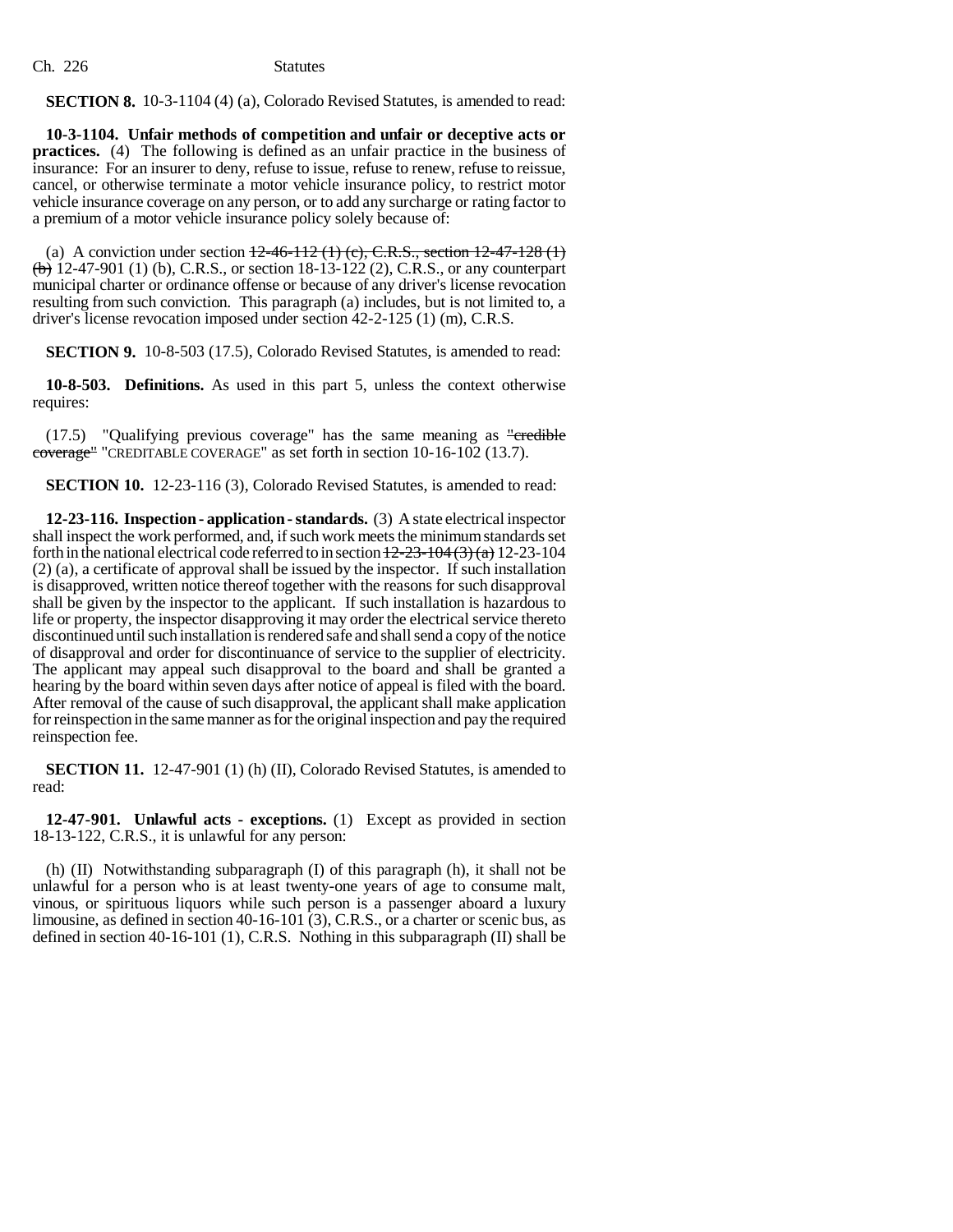Statutes Ch. 226

construed to authorize an owner or operator of a luxury limousine or charter or scenic bus to sell or distribute malt, vinous, or spirituous liquors without obtaining a public transportation system license pursuant to section  $\frac{12-47-122}{2}$  12-47-419.

**SECTION 12.** 12-47.1-1502, Colorado Revised Statutes, is amended to read:

**12-47.1-1502. Repeal of part.** This part 15 is repealed, effective July 1, 2001 2002.

**SECTION 13. Repeal.** 13-1-135 (2), Colorado Revised Statutes, is repealed as follows:

**13-1-135. Family courts - implementation report.** (2) In reviewing the current structure of the courts and the need to implement a family court system pursuant to subsection (1) of this section, the state court administrator is urged to consider the following:

(a) The one judge-one family concept for families involved in domestic matters;

(b) The use of mediation and arbitration in domestic matters; and

(c) The obligation of professionals involved in actions concerning families and children to inform the court of other actions involving that family and child.

**SECTION 14.** 13-4-102 (2) (o) and (2) (aa), Colorado Revised Statutes, are amended to read:

**13-4-102. Jurisdiction.** (2) The court of appeals shall have initial jurisdiction to:

(o) Review all final actions and orders appropriate for judicial review of the passenger tramway safety board, as provided in section 25-5-715 25-5-708, C.R.S.;

(aa) Review final actions and orders of the state inspector of oils that are appropriate for judicial review, as provided in part 4 of article 20.5 of title 8, C.R.S.;

**SECTION 15.** 13-40-104 (1) (c), (1) (f), and (1) (g), Colorado Revised Statutes, are amended to read:

**13-40-104. Unlawful detention defined.** (1) Any person is guilty of an unlawful detention of real property in the following cases:

(c) When any lessee or tenant at will, or by sufferance, or for any part of a year, or for one or more years, of any real property, including a specific or undivided portion of a building or dwelling, holds over and continues in possession of the demised premises, or any portion thereof, after the expiration of the term for which the same were leased, or after such tenancy, at will or sufferance, has been terminated by either party; except as provided in subsection  $(2)$  of this section;

(f) When the property has been duly sold under any power of sale, contained in any mortgage or trust deed which THAT was executed by such person, or any person under whom he SUCH PERSON claims by title subsequent to date of the recording of such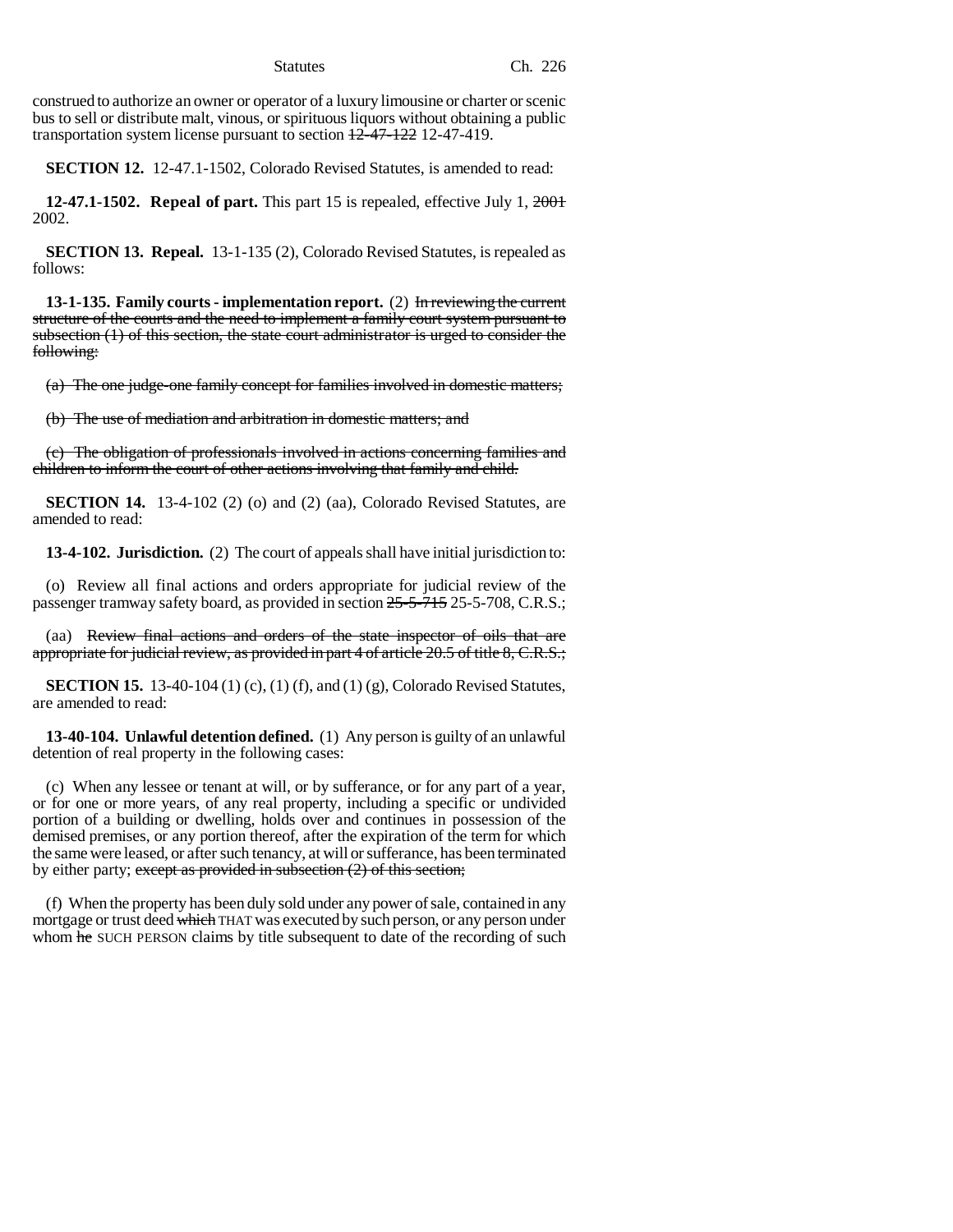mortgage or trust deed, and the title under such sale has been duly perfected and the purchaser at such sale, or his OR HER assigns, has duly demanded the possession thereof; except as provided in subsection  $(2)$  of this section;

(g) When the property has been duly sold under the judgment or decree of any court of competent jurisdiction and the party or privies to such judgment or decree, after the expiration of the time of redemption when redemption is allowed by law, refuses or neglects to surrender possession thereof after demand therefor has been duly made by the purchaser at such sale, or his OR HER assigns; except as provided in subsection (2) of this section;

**SECTION 16.** 13-90-107 (1) (i), Colorado Revised Statutes, is amended to read:

**13-90-107. Who may not testify without consent.** (1) There are particular relations in which it is the policy of the law to encourage confidence and to preserve it inviolate; therefore, a person shall not be examined as a witness in the following cases:

(i) A confidential intermediary, as defined in section  $19-5-302(7)$  19-1-103 (26), C.R.S., shall not be examined as to communications made to him OR HER in official confidence when the public interests, in the judgment of the court, would suffer by the disclosure of such communications.

**SECTION 17.** 16-5-401 (10), Colorado Revised Statutes, is amended to read:

**16-5-401. Limitation for commencing criminal proceedings.** (10) Notwithstanding the provisions of paragraph (a) of subsection (1) of this section, the period of time during which a person may be prosecuted shall be three years after the date of the affected election as to a charge of any violation of any provision of the "Campaign Reform Act of 1974" "FAIR CAMPAIGN PRACTICES ACT", article 45 of title 1, C.R.S., or any criminal attempt, conspiracy, or solicitation to violate any provision of the "Campaign Reform Act of  $\frac{1}{974}$ " "FAIR CAMPAIGN PRACTICES ACT". This subsection (10) shall apply to offenses committed on or after July 1, 1991.

**SECTION 18.** 17-22.5-404 (2) (a) (I), Colorado Revised Statutes, is amended to read:

**17-22.5-404. Parole guidelines.** (2) (a) In considering offenders for parole, the board shall consider, but need not be limited to, the following factors:

(I) The testimony of the victim of the crime or a relative of the victim, if the victim has died, pursuant to section  $17-2-214$  (2) (a) 17-2-214;

**SECTION 19.** 17-24-106.6 (5), Colorado Revised Statutes, is amended to read:

**17-24-106.6. Surplus and excess equipment and supplies.** (5) Any moneys in any accounts or funds administered by the department of administration which THAT are derived from the administration of part 4 of article 82 of title 24, or article 108 of title 24, C.R.S., shall be transferred to the surplus property fund.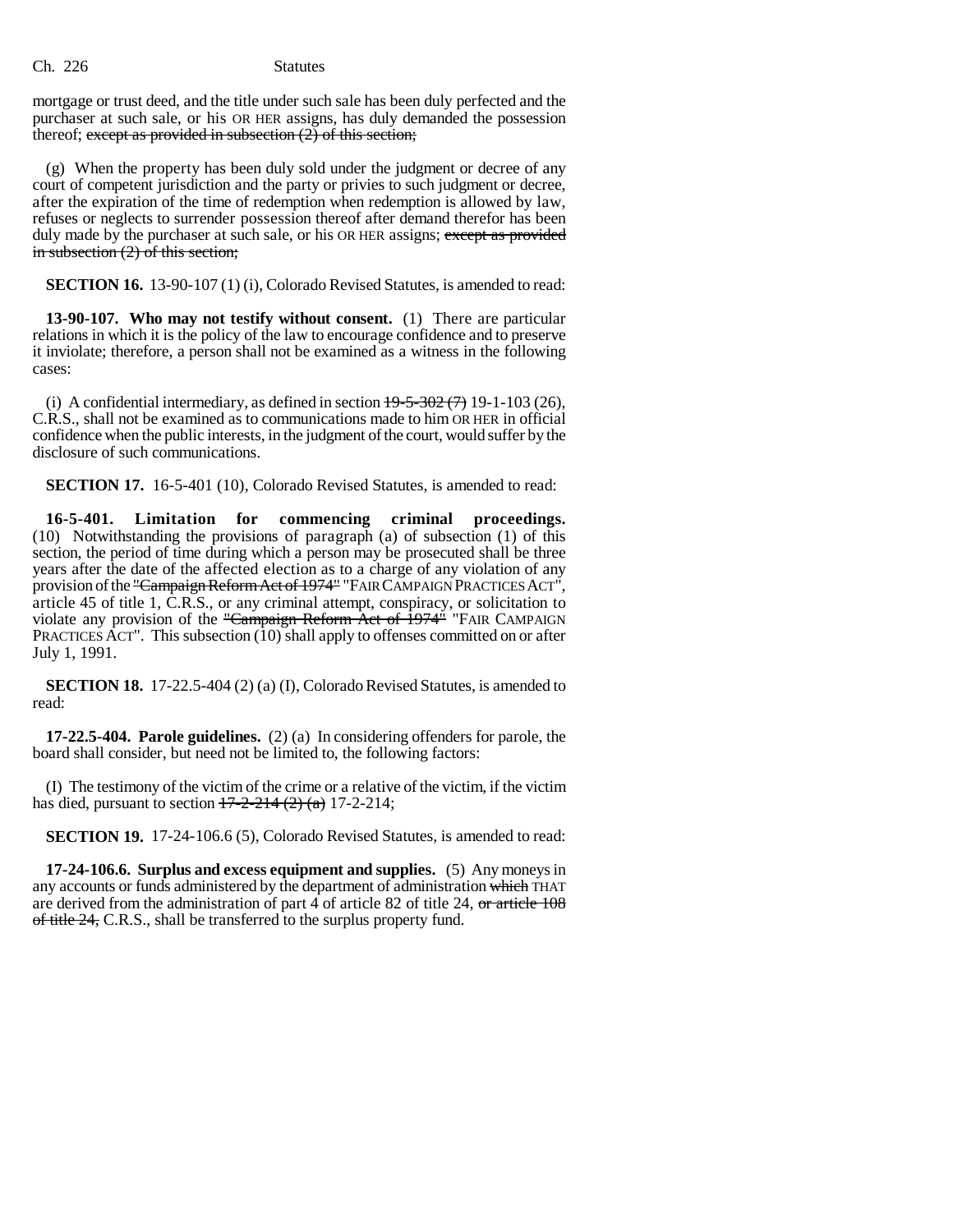**SECTION 20.** 17-27.1-101 (2), Colorado Revised Statutes, is amended to read:

**17-27.1-101. Nongovernmental facilities for offenders - notice requirements.** (2) When a person is placed or proposed for placement in any nongovernmental community corrections type facility as described in subsection (1) of this section where inmates are not incarcerated twenty-four hours per day and within the last five years the person has been convicted of a class 1, class 2, or class 3 violent felony, or the equivalent in another jurisdiction, as defined in section  $16-11-309(2)$  (a)  $(I), (2)$  $(a)$  (H), and (2) (a) (HI), 16-11-309 (2) (a) AND (2) (b), C.R.S., notwithstanding whether a separate sentencing enhancement count is charged or otherwise invoked, then the local community corrections board shall have the authority to reject such placement.

**SECTION 21.** 19-1-104 (1) (a), Colorado Revised Statutes, is amended to read:

**19-1-104. Jurisdiction.** (1) Except as otherwise provided by law, the juvenile court shall have exclusive original jurisdiction in proceedings:

(a) Concerning any child committing a delinquent act, as defined in section  $19 - 2 - 101$  19-1-103 (36);

**SECTION 22.** 19-1-115 (1), Colorado Revised Statutes, is amended to read:

**19-1-115. Legal custody - guardianship - placement out of the home.** (1) (a) In awarding legal custody of a child pursuant to the provisions of this title, the court may, if in the best interests of the child, give preference to the child's grandparent who is appropriate, capable, willing, and available to care for the child, if the court finds that there is no suitable natural or adoptive parent available, with due diligence having been exercised in attempting to locate any such natural or adoptive parent. Any individual, agency, or institution vested by the court with legal custody of a child shall have the rights and duties defined in section  $19-1-103$  (18) 19-1-103 (73).

(b) Any individual, agency, or institution vested by the court with the guardianship of the person of a child shall have the rights and duties defined in section 19-1-103  $(15)$  19-1-103 (60); except that no guardian of the person may consent to the adoption of a child unless that authority is expressly given him by the court.

**SECTION 23.** 19-1-116 (4) (a), Colorado Revised Statutes, is amended to read:

**19-1-116. Funding - alternatives to placement out of the home.** (4) (a) The departments of human services and education and the judicial department shall jointly develop guidelines for the content and submission of plans as described in paragraph (b) of subsection (2) of this section. Said guidelines shall include but not be limited to the information which THAT is gathered by the commission, the goals to be addressed by the plan, the form of the budget for expenditures which THAT are to be made under the plan, the services which THAT are to be provided which are intended to prevent or minimize placement out of the home and to reunite children with their families and to what extent, and the method by which the plan may be amended during the year to meet the changing local conditions; except that amendments to the plan on and after July 1, 1994, shall be in accordance with subparagraph (II) of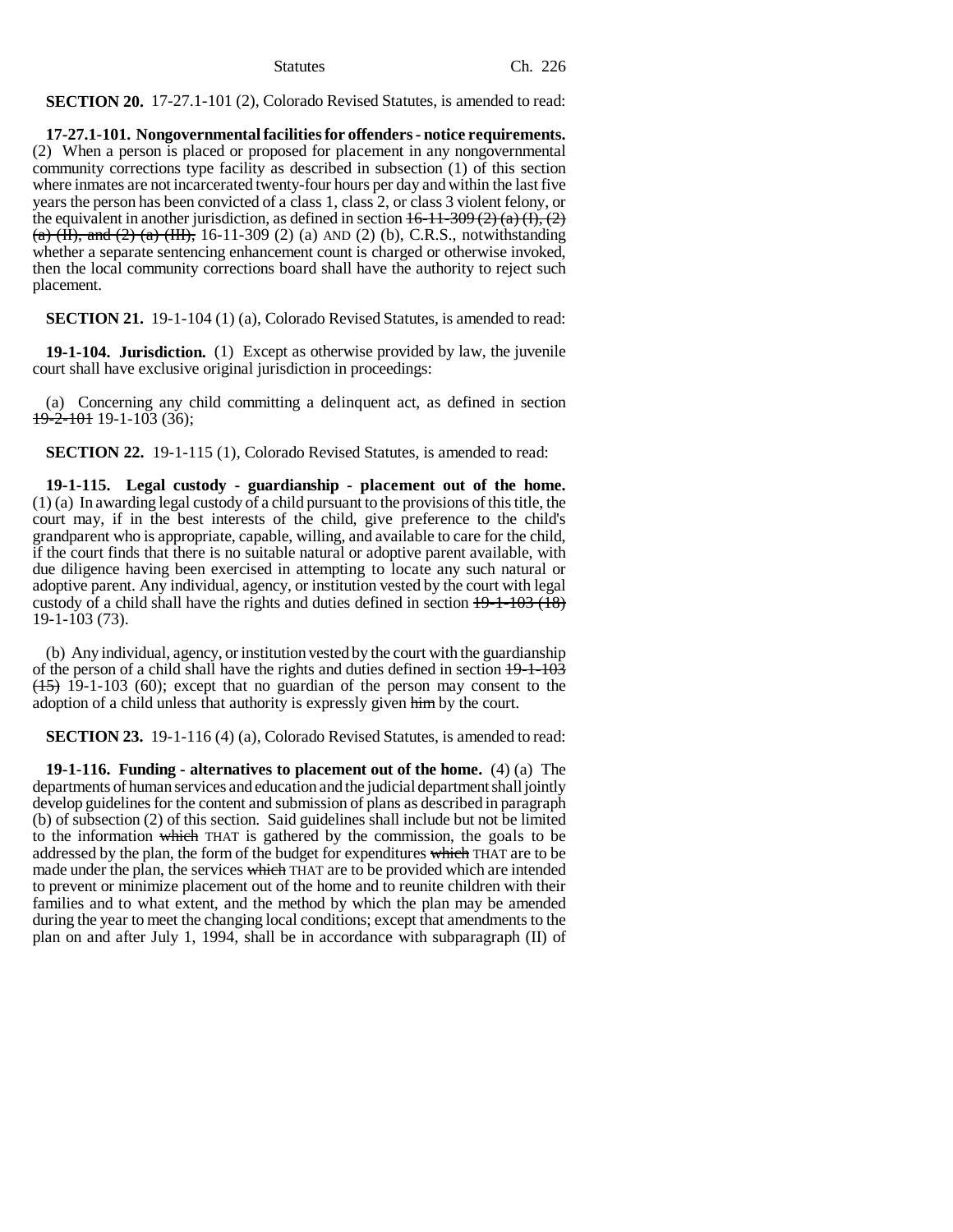paragraph (b) of subsection (2) of this section. On and after July 1, 1993, any amendments to the guidelines shall be developed by the department of social HUMAN services. Said guidelines shall then be submitted to the state board of human services, which shall promulgate rules for the submission of plans.

**SECTION 24.** 19-1-208 (1) (b), Colorado Revised Statutes, is amended to read:

**19-1-208. Duties of CASA volunteer.** (1) **Independent case investigation.** Upon appointment in an action, a CASA volunteer may have the duty to:

(b) Determine if an appropriate treatment plan, as described in section 19-3-508 19-1-103 (10), has been created for the child, whether appropriate services are being provided to the child and family, and whether the treatment plan is progressing in a timely manner.

**SECTION 25.** The introductory portion to 19-1-307 (2) and 19-1-307 (2) (p), Colorado Revised Statutes, are amended to read:

**19-1-307. Dependency and neglect records and information.** (2) **Records and reports - access to certain persons - agencies.** Except as otherwise provided in section 19-1-203 19-1-303, only the following persons or agencies shall be given access to child abuse or neglect records and reports:

(p) The governing body as defined in section 19-1-103 (54) and the citizen review panels created pursuant to section 19-3-209 19-3-211, for the purposes of carrying out their conflict resolution duties as set forth in section 19-3-209 19-3-211 and rules promulgated by the state department of human services;

**SECTION 26.** 19-1-309, Colorado Revised Statutes, is amended to read:

**19-1-309. Relinquishments and adoption information.** Except as provided in parts 3 and 4 of article 5 of this title and section 19-1-303, all records and proceedings in relinquishment or adoption shall be confidential and open to inspection only upon order of the court for good cause shown. The court shall act to preserve the anonymity of the biological parents, the adoptive parents, and the child, except to the extent disclosure is made pursuant to a designated adoption or pursuant to section 19-4-106 (2) 19-5-104 (2) or part 3 or 4 of article 4 of this title. A separate docket shall be maintained for relinquishment proceedings and for adoption proceedings.

**SECTION 27.** 19-3-307 (4), Colorado Revised Statutes, is amended to read:

**19-3-307. Reporting procedures.** (4) A written report from persons or officials required by this part 3 to report known or suspected child abuse or neglect shall be admissible as evidence in any proceeding relating to child abuse, subject to the limitations of section 19-1-120 19-1-307.

**SECTION 28.** 19-3-703, Colorado Revised Statutes, is amended to read:

**19-3-703. Permanent home.** In a county designated pursuant to section 19-1-123, if a child is under six years of age at the time a petition is filed in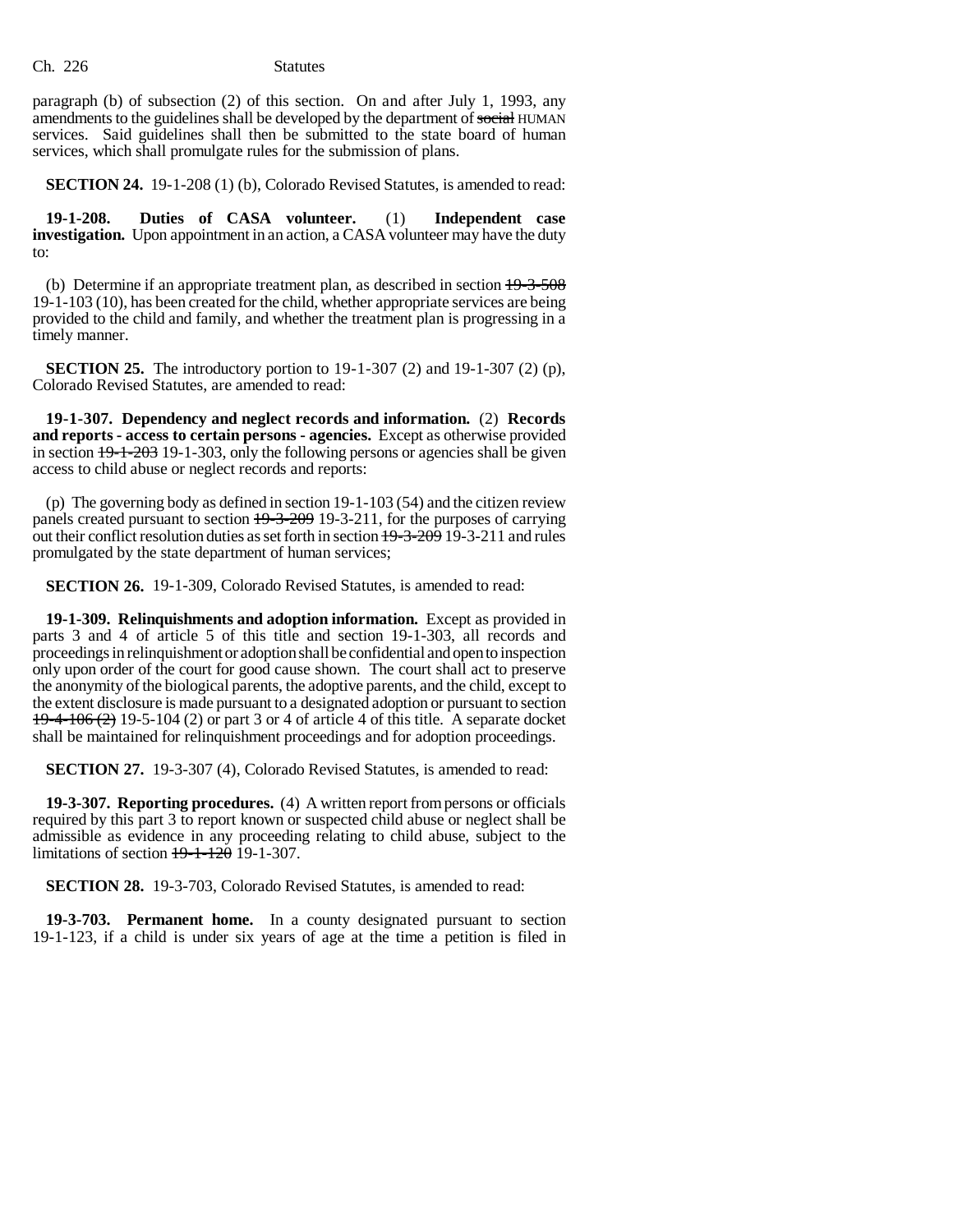Statutes Ch. 226

accordance with section 19-3-501 (2), the child shall be placed in a permanent home no later than twelve months after the original placement out of the home unless the court determines that a placement in a permanent home is not in the best interests of the child at that time. In determining whether such a placement delay is in the best interests of the child, the court must be shown clear and convincing evidence that reasonable efforts, as defined in section  $19-3-101$  (1) 19-1-103 (89), were made to find the child an appropriate permanent home and such a home is not currently available or that the child's mental or physical needs or conditions deem it improbable that such child would have a successful permanent placement. The caseworker and the child's guardian ad litem shall provide the court with a report specifying which services are being given the child in order to remedy the child's problems. The case shall be reviewed at least every six months until the child is permanently placed. Clear and convincing standards of evidence shall be applicable at any such review. For the purposes of this section, a permanent home shall include, but not be limited to, the child's reunification with the child's parents; placement with a relative, with a potential adoptive parent, or permanent custody granted to another; or, if the child cannot be returned home, placement in the least restrictive level of care.

**SECTION 29.** 19-5-203 (1) (f), Colorado Revised Statutes, is amended to read:

**19-5-203. Availability for adoption.** (1) A child may be available for adoption only upon:

(f) Written and verified consent of the parent or parents as defined in section  $19-1-103$  (21) 19-1-103 (82) in a stepparent adoption where the child is conceived and born out of wedlock;

**SECTION 30.** 22-1-120 (8), Colorado Revised Statutes, is amended to read:

**22-1-120. Rights of free expression for public school students.** (8) Nothing in this section shall be construed to limit the promulgation or enforcement of lawful school regulations designed to control gangs. For the purposes of this section, the definition of "gang" shall be the definition found in section  $19-2-1111$  (2) (d) (II) 19-1-103 (52), C.R.S.

**SECTION 31.** 22-30.5-109 (1), Colorado Revised Statutes, is amended to read:

**22-30.5-109. Charter schools - restrictions - establishment - number.** (1) School districts may, but shall not be obligated to, establish charter schools prior to the 1994-95 school year. A local board of education may reasonably limit the number of charter schools in the school district.

**SECTION 32.** 22-32-110 (2) (b) (IV), Colorado Revised Statutes, is amended to read:

**22-32-110. Board of education - specific powers.** (2) (b) The board of education of each school district shall adopt a written conduct and discipline code as required by section 22-32-109 (1) (w) which shall include, but need not be limited to:

(IV) Policies and procedures for the use of acts of reasonable and appropriate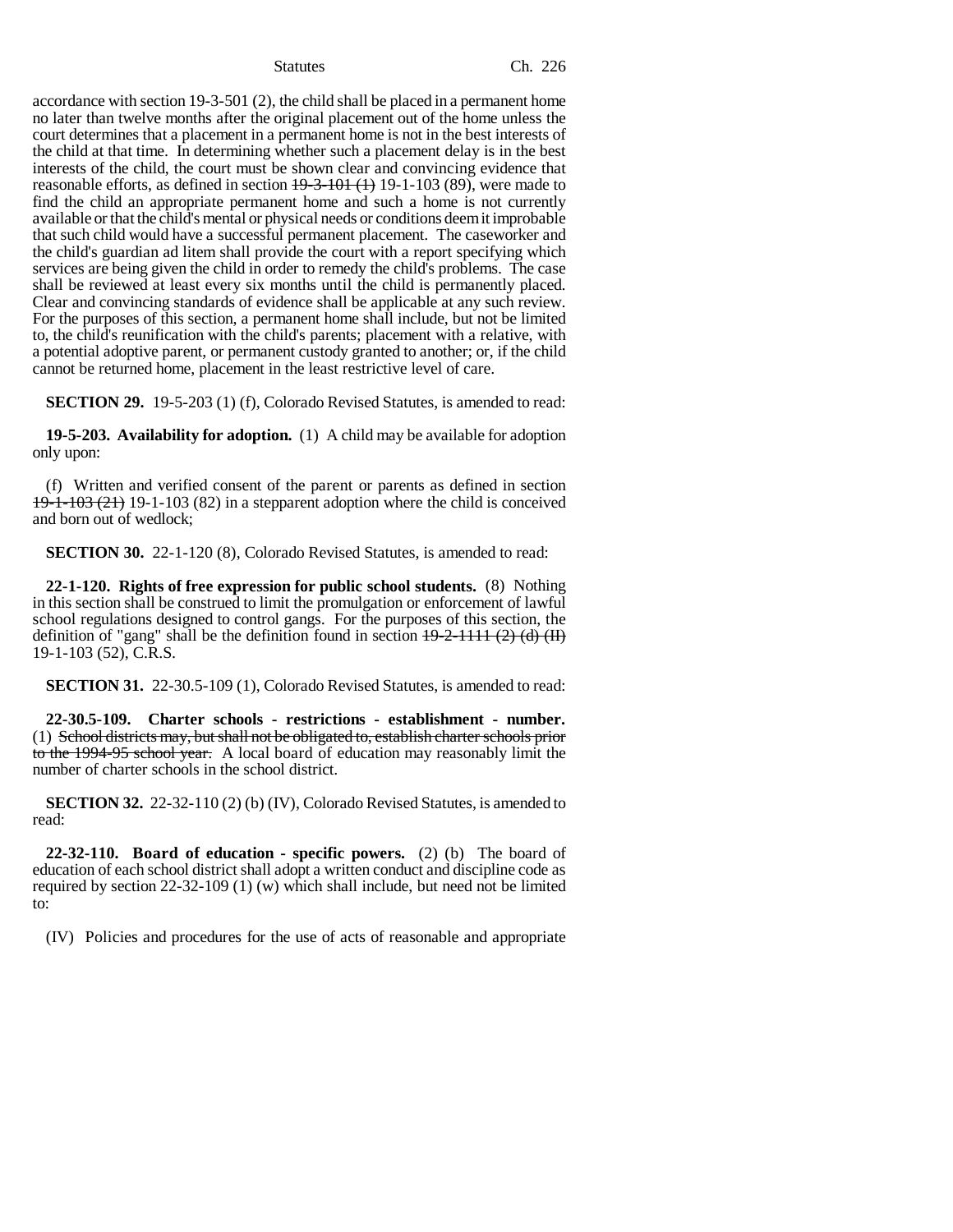physical intervention or force in dealing with disruptive students; however, no board shall adopt a discipline code which THAT includes provisions which THAT are in conflict with the definition of child abuse in sections  $18-6-401$  (1) and  $19-3-303$  (1) 19-1-103 (1), C.R.S.;

**SECTION 33.** 24-4.1-110 (3), Colorado Revised Statutes, is amended to read:

**24-4.1-110. Recovery from collateral source.** (3) If a defendant is ordered to pay restitution under section 16-11-204.5, 17-28-102, 18-4-304 or 18-4-401, C.R.S., to a person who has received compensation awarded under this part 1, an amount equal to the compensation awarded shall be transmitted from such restitution to the board for allocation to the fund.

**SECTION 34.** 24-6-203 (1), Colorado Revised Statutes, is amended to read:

**24-6-203. Reporting by incumbents and elected candidates - gifts, honoraria, and other benefits - penalty.** (1) (a) As used in this section, the terms "appropriate officer" AND "candidate" and "public office" shall have the meanings ascribed to them in section 1-45-103, C.R.S., of the "Campaign Reform Act of 1974" "FAIR CAMPAIGN PRACTICES ACT".

(b) (I) AS USED IN THIS SECTION, THE TERM "PUBLIC OFFICE" MEANS ANY OFFICE VOTED FOR IN THIS STATE AT ANY ELECTION.

(II) "PUBLIC OFFICE" DOES NOT INCLUDE:

(A) THE OFFICE OF PRESIDENT OR VICE PRESIDENT OF THE UNITED STATES;

(B) THE OFFICE OF SENATOR OR REPRESENTATIVE IN THE CONGRESS OF THE UNITED STATES;

(C) ANY OFFICE IN A POLITICAL PARTY CHOSEN PURSUANT TO SECTIONS 1-3-103, 1-4-403, AND 1-4-701, C.R.S.;

(D) ANY POLITICAL PARTY OFFICE IN AN ASSEMBLY OR CONVENTION, INCLUDING DELEGATES THERETO; OR

(E) ANY ELECTIVE OFFICE WITHIN A SPECIAL DISTRICT FOR WHICH THE ANNUAL COMPENSATION IS LESS THAN TWELVE HUNDRED DOLLARS.

(III) "PUBLIC OFFICE" INCLUDES THE OFFICE OF GOVERNOR, LIEUTENANT GOVERNOR, SECRETARY OF STATE, ATTORNEY GENERAL, STATE TREASURER, STATE BOARD OF EDUCATION, REGENTS OF THE UNIVERSITY OF COLORADO, THE COLORADO COURT OF APPEALS, OR THE SUPREME COURT OF COLORADO.

**SECTION 35.** 24-9-101, Colorado Revised Statutes, is amended BY THE ADDITION OF A NEW SUBSECTION to read:

**24-9-101. Salaries of elected state officials.** (3) (a) COMMENCING ON AND AFTER THE SECOND TUESDAY IN JANUARY,1987, BUT PRIOR TO THE SECOND TUESDAY IN JANUARY, 1999, THE FOLLOWING STATE OFFICIALS SHALL RECEIVE ANNUAL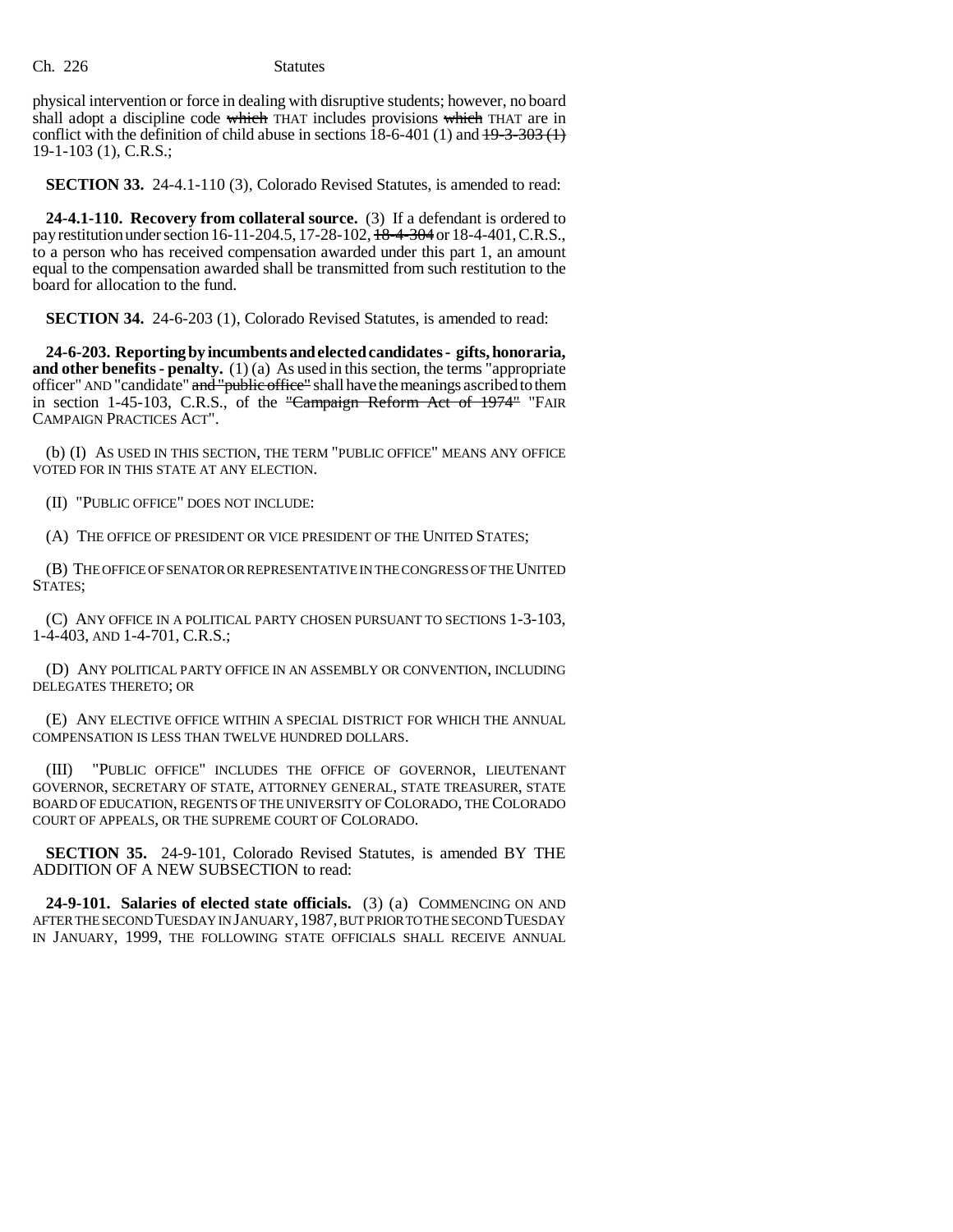SALARIES AND ALLOWANCES, PAYABLE MONTHLY, AS FOLLOWS:

(I) GOVERNOR, SEVENTY THOUSAND DOLLARS;

(II) LIEUTENANT GOVERNOR, FORTY-EIGHT THOUSAND FIVE HUNDRED DOLLARS;

(III) PRESIDENT OF THE SENATE, SPEAKER OF THE HOUSE OF REPRESENTATIVES, MINORITY LEADER OF THE SENATE, OR MINORITY LEADER OF THE HOUSE OF REPRESENTATIVES, WHILE FOR ANY REASON ACTING AS GOVERNOR, THE SUM OF TWENTY DOLLARS PER DAY AS EXPENSES;

(IV) ATTORNEY GENERAL, SIXTY THOUSAND DOLLARS;

(V) SECRETARY OF STATE, FORTY-EIGHT THOUSAND FIVE HUNDRED DOLLARS;

(VI) STATE TREASURER, FORTY-EIGHT THOUSAND FIVE HUNDRED DOLLARS.

(b) THIS SUBSECTION (3) IS REPEALED, EFFECTIVE THE SECOND TUESDAY IN JANUARY, 1999.

**SECTION 36. Repeal.** 24-34-104 (19.1) (b), Colorado Revised Statutes, is repealed as follows:

**24-34-104. General assembly review of regulatory agencies and functions for termination, continuation, or reestablishment.**

(19.1) The following boards and the functions of the specified agencies shall terminate on July 1, 1990:

(b) The certification functions of the division of administration in the department of health relating to asbestos control performed in accordance with part 5 of article  $7$  of title  $25, C.R.S.$ ;

**SECTION 37.** 24-34-507 (4), Colorado Revised Statutes, is amended to read:

**24-34-507. Injunctive relief.** (4) If, upon all the evidence at a hearing, the commission finds that a respondent has not engaged in any such unfair housing practice, the district court which has granted temporary relief or restraining orders pursuant to the petition filed by the commission or commissioner shall dismiss such temporary relief or restraining orders. Any person filing a charge alleging an unfair housing practice with the commission, a commissioner, or the attorney general may not thereafter apply, by himself OR HERSELF or by his OR HER attorney-at-law, directly to the district court for any further relief under this part 5, except as provided in sections SECTION 24-34-307. and 24-34-510.

**SECTION 38.** 24-103-207 (1), Colorado Revised Statutes, is amended to read:

**24-103-207. State purchases of recycled paper and recycled products.** (1) When purchasing paper and paper products, the executive director or any purchasing agent shall, whenever the price is competitive and the quality adequate for the purpose intended, purchase recycled paper, as defined in section  $8-19.7-102(3)$ 13-1-133 (4) (d), C.R.S.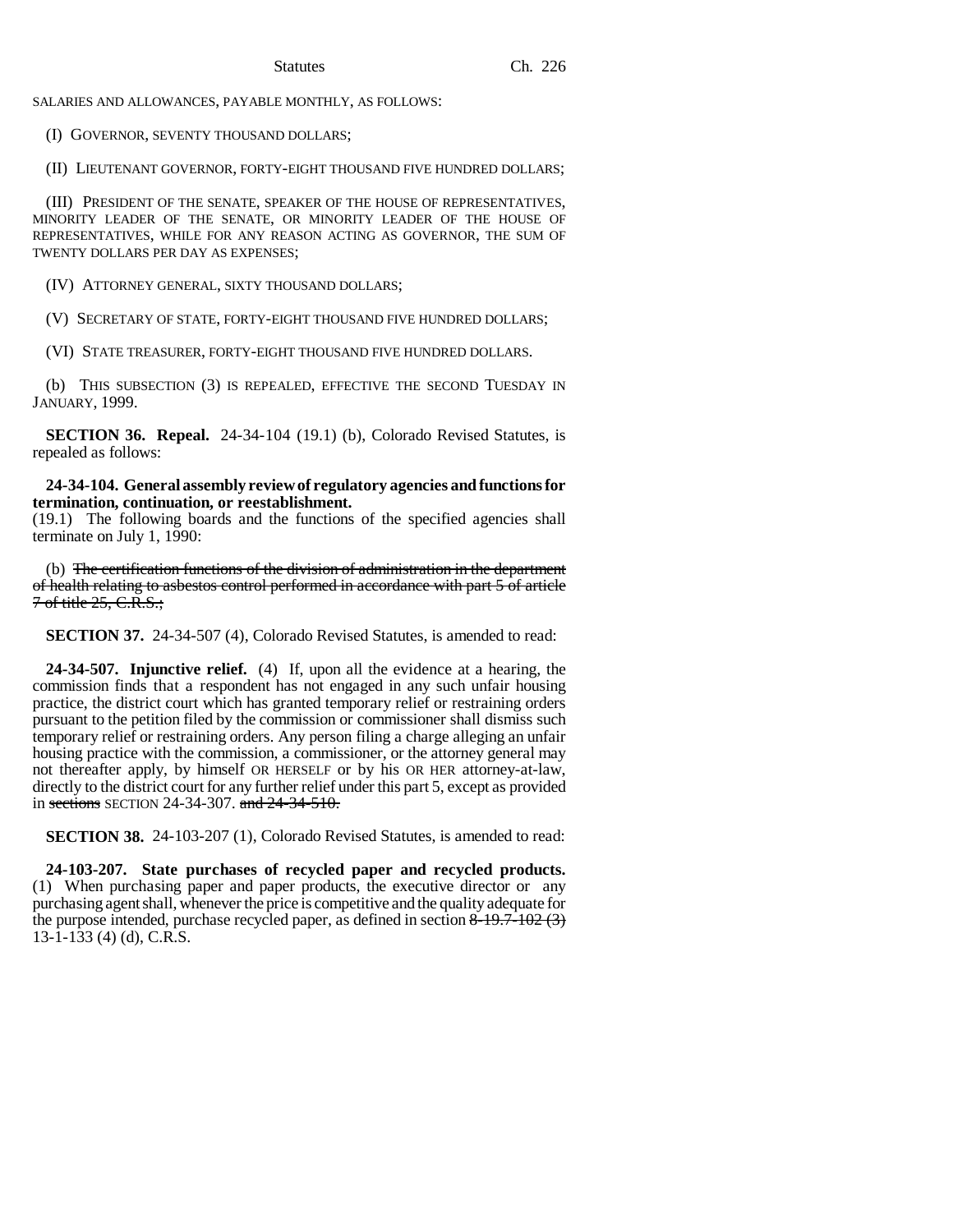**SECTION 39.** 26-13-112 (2) (c), Colorado Revised Statutes, is amended to read:

**26-13-112. Child support incentive payments.** (2) (c) In federal fiscal year 1988 and each federal fiscal year thereafter, the child support incentives to be distributed to county departments of social services shall be the amount of the federal incentives paid to the state plus one hundred percent of the state incentives paid to county departments of social services pursuant to section 26-13-108. except as otherwise provided in section 26-13-108 (2).

**SECTION 40. Repeal.** 30-11-107 (1) (ee), Colorado Revised Statutes, is repealed as follows:

**30-11-107. Powers of the board.** (1) The board of county commissioners of each county has power at any meeting:

(ee) To establish by resolution a nongaming property tax deferral program pursuant to the provisions of article 3.9 of title 39, C.R.S., including the power to establish and collect a filing fee to be paid by persons filing a claim for a nongaming property tax deferral pursuant to such program;

**SECTION 41.** 30-15-401 (1) (d.5), Colorado Revised Statutes, is amended to read:

**30-15-401. General regulations.** (1) In addition to those powers granted by sections 30-11-101 and 30-11-107 and by parts 1, 2, and 3 of this article, the board of county commissioners has the power to adopt ordinances for control or licensing of those matters of purely local concern which are described in the following enumerated powers:

(d.5) To discourage juvenile delinquency through the imposition of curfews applicable to juveniles, the restraint and punishment of loitering by juveniles, and the restraint and punishment of defacement of, including the affixing of graffiti to, buildings and other public or private property by juveniles. For purposes of this paragraph (d.5), "juvenile" means a juvenile as defined in section  $\frac{19-2-101}{7}$ 19-2-103 (10), C.R.S.

**SECTION 42. Repeal.** 31-15-901 (1) (d), Colorado Revised Statutes, is repealed as follows:

**31-15-901. Miscellaneous powers.** (1) The governing body of each municipality has the power:

(d) To establish by ordinance a nongaming property tax deferral program pursuant to the provisions of article 3.9 of title 39, C.R.S., including the power to establish and collect a filing fee to be paid by persons filing a claim for a nongaming property tax deferral pursuant to such program.

**SECTION 43.** 31-30.5-307 (1) (b) (I), Colorado Revised Statutes, is amended to read:

**31-30.5-307. State contribution.** (1) (b) (I) Each employer having rank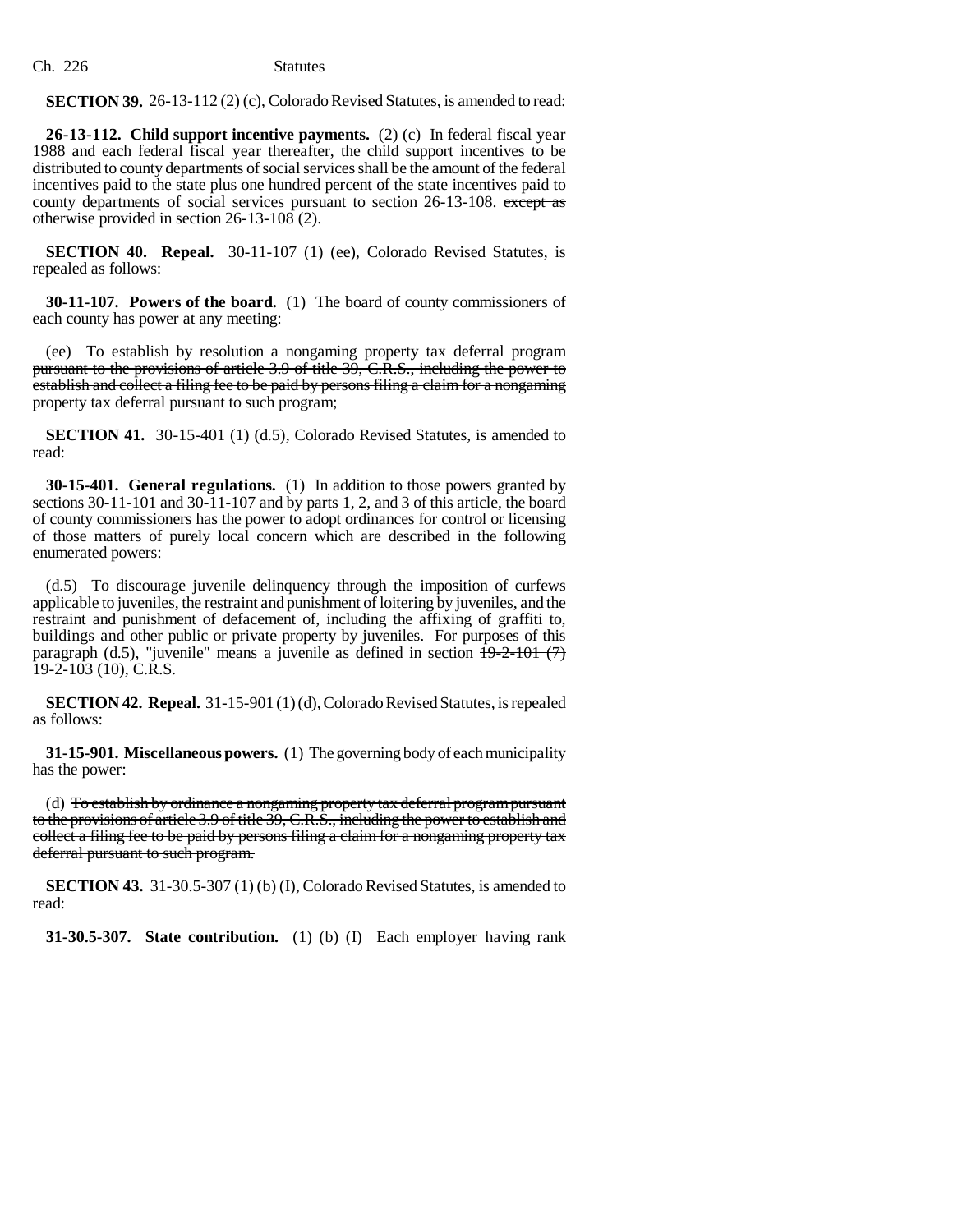escalation and having old hire members, who have made the irrevocable election to remain covered under the local plan, as provided in section 31-31-701 (2), shall determine for each such employee the percentage that such employee's years served as of January 1, 1980, bear to the total number of years required for retirement. At retirement, the retirement pension shall be divided into that percentage and the remainder. The portion of the retirement pension equal to that percentage earned as of January 1, 1980, shall be subject to rank escalation as provided under the old hire pension plan, and the remainder of the retirement pension shall be subject to the same adjustment as that determined by the fire and police pension association board of directors pursuant to section 31-31-307 31-31-407.

**SECTION 44.** 31-31-202 (2) (a) (II), Colorado Revised Statutes, is amended to read:

**31-31-202. Powers and duties of the board.** (2) (a) The board has the sole power to determine eligibility for retirement for disability, whether total or occupational, for any police officer or firefighter in this state whether or not such member is covered by the provisions of this article, except for the following:

(II) Those police officers and firefighters whose employers have established exempt alternative pension plans, including exempt alternative defined benefit plans that are administered on an actuarially sound basis, based upon assumptions and methodology adopted by the board for statewide use, on or before December 1, 1978, in accordance with the provisions of part 8 of article 30.5 of this title, unless such plans have elected to become covered under the statewide death and disability plan pursuant to section  $31-31-801$   $(2)$  31-31-802 (1).

**SECTION 45.** 32-7-109 (1) (b), Colorado Revised Statutes, is amended to read:

**32-7-109. Election for formation, selection of services, and initial board of directors.** (1) (b) The court shall direct the election committee to publish notice thereof within seven days of the directive according to the provisions of section  $1-5-204$  1-5-205, C.R.S., setting forth the list of proposed services and the requirements for nomination to the board. Independent candidates for a district office may be nominated by filing with the election committee, on forms supplied by the committee, a nomination petition signed by at least twenty-five eligible electors of the district in which the candidate resides. Nothing in this article shall be construed to restrict a political party from making nominations to the board of directors of the service authority by conventions of delegates or by primary election or by both.

**SECTION 46.** 32-8-107 (1) (j), Colorado Revised Statutes, is amended to read:

**32-8-107. Powers of board.** (1) The board has power on behalf of said district:

(j) To deposit moneys of the district that are not required to be transferred to each of the counties of the district or to the city and county of Denver pursuant to section  $32-8-124$   $(3)$  and that are not needed in the conduct of district affairs in any depository authorized in section 24-75-603, C.R.S. For the purpose of making such deposits, the board may appoint, by written resolution, one or more persons to act as custodians of the moneys of the district. Such persons shall give surety bonds in such amounts and form and for such purposes as the board requires.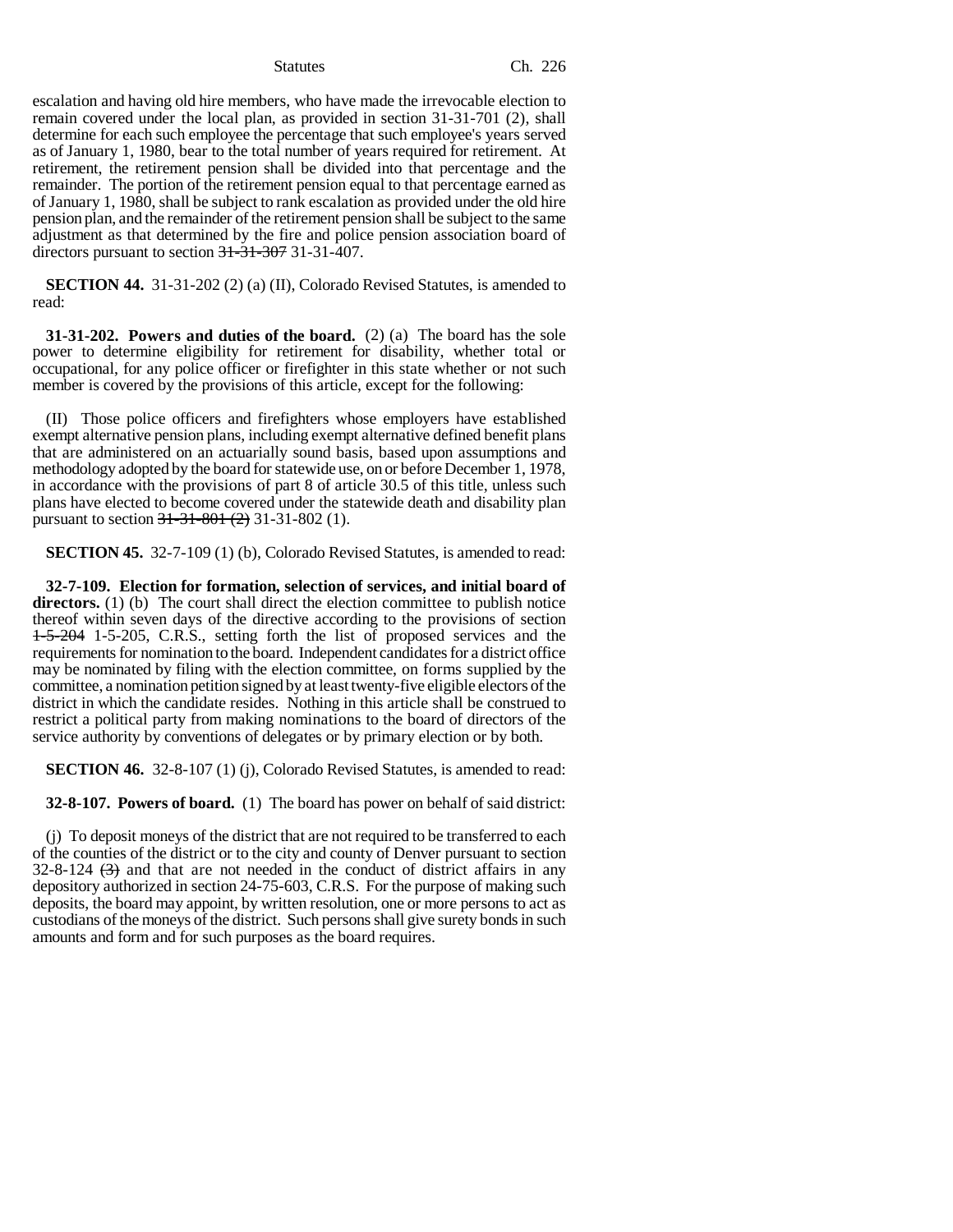**SECTION 47.** 32-12-108 (1) (b), Colorado Revised Statutes, is amended to read:

**32-12-108. Election for formation - acquisitions - services - mill levy limit board.** (1) (b) The court shall direct the election committee to publish notice of the election setting forth the list of proposed railroad facilities acquisitions, proposed services, and maximum mill levy and the requirements for nomination to the board as determined by the organizational commission in conformity with the provisions of section 32-10-113 to the degree applicable and to conduct the election pursuant to articles 1 to 13 of title 1, C.R.S.

**SECTION 48.** The introductory portion to 35-57.5-105 (2), Colorado Revised Statutes, is amended to read:

**35-57.5-105. Colorado sheep and wool board - creation.** (2) The board members and alternates shall be appointed from the following districts AS FOLLOWS:

**SECTION 49.** 36-1-107.5 (2) (c), Colorado Revised Statutes, is amended to read:

**36-1-107.5. Long-term stewardship trust - nomination.** (2) (c) In the notification, the state board of land commissioners shall also request that the local governing body or bodies may also include in its assessment and response any other factors the local governing body or bodies determine are relevant for the consideration of lands for the long-term stewardship trust, including the criteria set forth in section 36-1-105.7 THIS SECTION and in sections 9 and 10 of article IX of the state constitution.

**SECTION 50.** 36-1-136, Colorado Revised Statutes, is amended to read:

**36-1-136. Rights-of-way granted - reversion.** The state board of land commissioners may grant rights-of-way across or upon any portion of state land for any ditch, reservoir, railroad, communication system, electric power line, pipeline, or other installation necessary for the operation of said services or utilities and may grant rights-of-way on any tracts of state land to any person, public agency or instrumentality of the United States, or to this state, or to any of the institutions, agencies, counties, municipalities, districts, or other political subdivisions of this state for the purpose of building schoolhouses or public roads or highways or for any lawful use or purpose. Any right-of-way so granted shall be on such terms as the board shall determine and shall be subject to the filing fee specified in section 36-1-112.  $(1)$   $(q)$ . Said board may execute and sign, as provided by this article, on behalf of this state, an instrument in writing for such right-of-way or grant. This section shall not be construed to grant authority to said board to convey title to any such land by a grant of right-of-way. Whenever rights-of-way granted for any purposes mentioned in this section cease to be used for such purposes, the rights-of-way shall terminate, and all rights shall revert to this state or its successors in interest.

**SECTION 51.** 39-1-119 (1), Colorado Revised Statutes, is amended to read:

**39-1-119. Funds held for payment of taxes - refund - reduction and increase**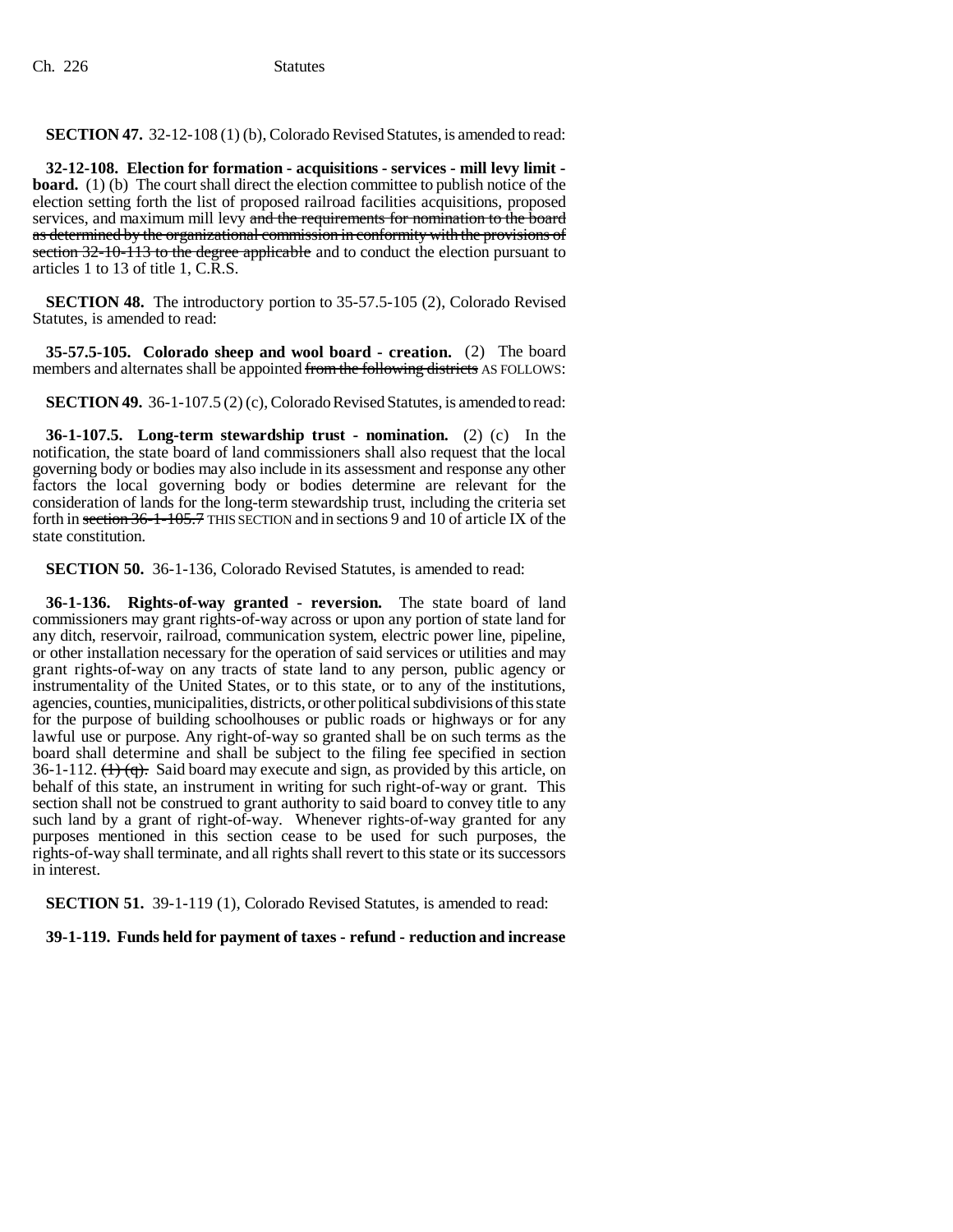**of amounts - penalty.** (1) Each year, subject to the provisions of sections SECTION 39-3.5-105 (2), and  $39-3.9-103(9)$ , all funds held in escrow for the payment of ad valorem taxes on property pursuant to the terms of any deed of trust, mortgage, or other agreement creating a security interest in the property on May 20 of that year for payment of such year's ad valorem taxes, in excess of three-twelfths of the ad valorem taxes paid in such year, shall be refunded on or before May 30 of the year in which such taxes were paid.

**SECTION 52. Repeal.** 39-10-104.5 (11), Colorado Revised Statutes, is repealed as follows:

**39-10-104.5. Payment dates - optional payment dates - failure to pay delinquency.** (11) For real property for which a nongaming property tax deferral has been granted pursuant to article 3.9 of this title, the treasurer shall be authorized to accept the amount of property taxes to be paid by the taxpayer in equal installments and the amount of deferred property taxes paid by the local government granting the nongaming property tax deferral in a single payment. If more than one local government grants a nongaming property tax deferral for the same parcel of real property, each local government granting such deferral shall pay the amount of deferred property taxes in a single payment. For purposes of this subsection (11), if the local government granting the nongaming property tax deferral is a county, the amount of deferred property taxes transferred by the county treasurer pursuant to section 39-3.9-104 (1) shall be deemed to constitute payment of such deferred property taxes. Property taxes paid by the taxpayer and by the local government shall be paid in accordance with the deadlines established in subsection (2) of this section.

**SECTION 53.** 39-22-1803 (1), Colorado Revised Statutes, is amended to read:

**39-22-1803. Contributions credited to the Colorado special olympics fund appropriation.** (1) The department of revenue shall determine annually the total amount designated pursuant to section 39-22-1802 and shall report such amount to the state treasurer and to the general assembly. The state treasurer shall credit such amount to the Colorado special olympic fund, which fund is hereby created in the state treasury. At the end of each fiscal year, the state treasurer shall after appropriations are made to the department of revenue pursuant to subsection (2) of this section, transfer all designated moneys in the fund and all interest derived from the deposit and investment of such moneys to the Colorado special olympics. All interest derived from the deposit and investment of moneys in the fund shall be credited to the fund.

**SECTION 54.** 39-29-110 (1) (a) (II), Colorado Revised Statutes, is amended to read:

**39-29-110. Local government severance tax fund - creation - administration - energy impact assistance advisory committee created.** (1) (a) (II) On or before December 31 in the calendar year in which the state treasurer receives notification of the election by the county pursuant to section 34-63-102 (3) (c) (II) (A), C.R.S., the executive director of the department of local affairs shall distribute to each county making such election an amount equal to the amount attributable to that county that was transferred to the local government mineral impact fund pursuant to section 34-63-102  $\left(\frac{3}{2}\right)$  (c)  $\left(\frac{11}{2}\right)$  (c)  $\left(\frac{11}{2}\right)$  (B), C.R.S.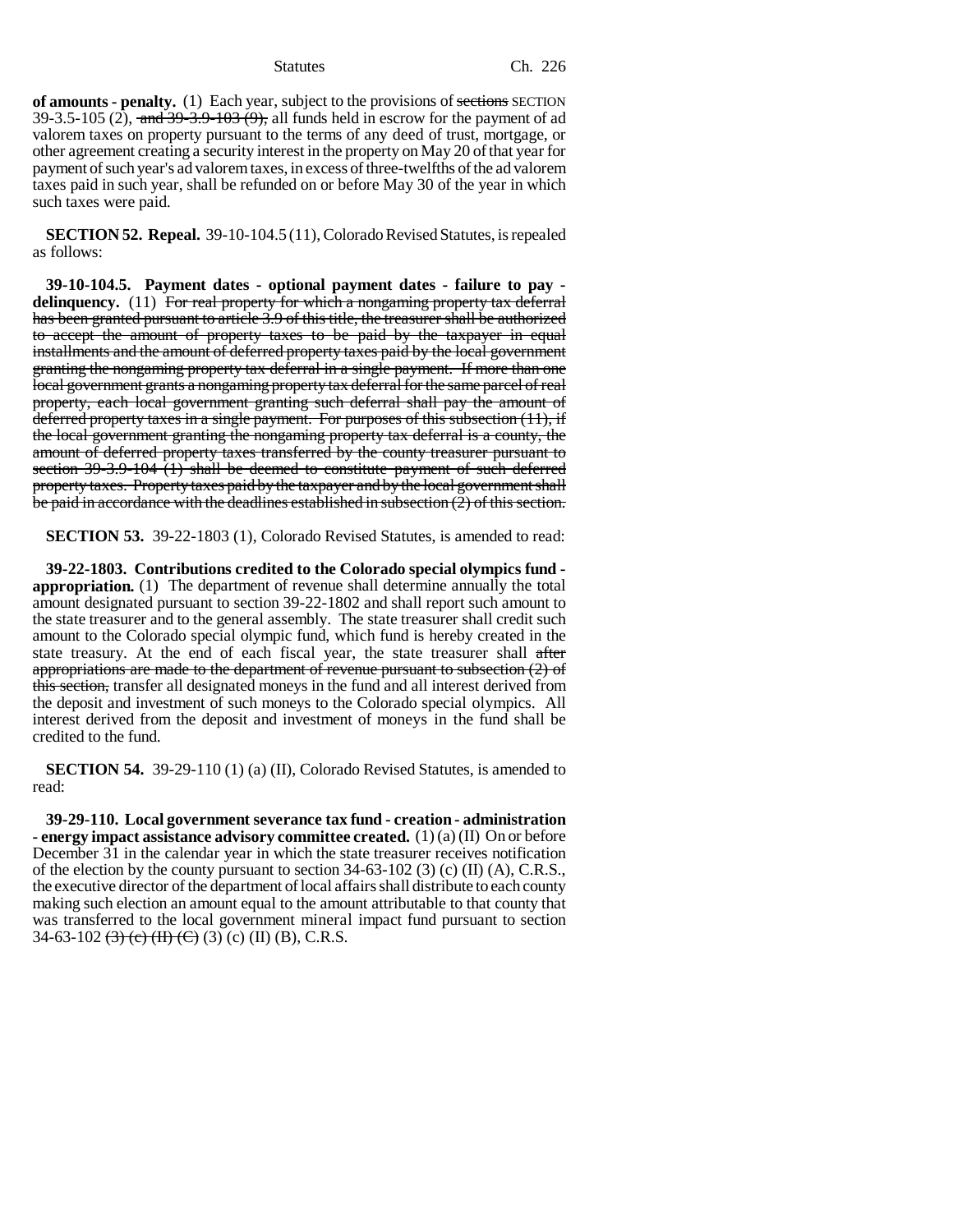**SECTION 55.** 40-16-104 (1) (e) and (1) (f), Colorado Revised Statutes, are amended to read:

**40-16-104. Insurance requirements.** (1) Each motor vehicle carrier exempt from regulation as a public utility shall maintain a general liability insurance policy, or, if such carrier is a public entity, a certificate of self-insurance in lieu thereof, issued pursuant to section 42-7-501, C.R.S., at the option of the public entity. Such an insurance policy shall be issued by some insurance carrier or insurer authorized to do business in Colorado for each motor vehicle of such carrier, and such certificate of self-insurance shall be issued by the executive director of the department of revenue. For those motor vehicle carriers exempt from regulation as public utilities specified in paragraphs (a) to (f) of this subsection  $(1)$ , such liability insurance shall be in the following minimum amounts:

(e) For property carriers by motor vehicle that are not required to obtain a hazardous material permit under section 43-6-201 42-20-201, C.R.S., amounts and types of coverage required by 49 C.F.R. part 1043; except that such carriers using only vehicles weighing ten thousand pounds or less gross vehicle weight rating shall maintain insurance in the amount of at least three hundred thousand dollars combined single limit liability;

(f) For property carriers by motor vehicle that are required to obtain a hazardous material permit under section 43-6-201 42-20-201, C.R.S., amounts and types of coverage required by section  $43-6-202 (2) (a) 42-20-202 (2) (a)$ , C.R.S.

**SECTION 56.** 42-4-1706 (2), Colorado Revised Statutes, is amended to read:

**42-4-1706. Juveniles - convicted - arrested and incarcerated - provisions for confinement.** (2) Notwithstanding any other provision of law, a child, as defined in section  $19-1-103$  (4) 19-1-103 (18), C.R.S., arrested and incarcerated for an alleged misdemeanor traffic offense under this article, and not released on bond, shall be taken before a county judge who has jurisdiction of such offense within forty-eight hours for fixing of bail and conditions of bond pursuant to section  $19-2-204$  (3) 19-2-508 (4) (d), C.R.S. Such child shall not be confined in a jail, lockup, or other place used for the confinement of adult offenders for longer than seventy-two hours, after which the child may be further detained only in a juvenile detention facility operated by or under contract with the department of human services. In calculating time under this subsection (2), Saturdays, Sundays, and court holidays shall be included.

**SECTION 57.** 18-4-702 (1) (g), (1) (h), and (3) (d), Colorado Revised Statutes, as amended by House Bill 98-1041, enacted at the Second Regular Session of the Sixty-first General Assembly, are amended to read:

**18-4-702. Civil action - damages.** (1) (g) There shall be a rebuttable presumption that a violation of section 18-4-701 (2) (d) has occurred if a person possesses ten or more devices or printed circuit boards. If such rebuttable presumption is not overcome, the court shall find that such person committed civil theft of cable service willfully and for purposes of commercial advantage or private financial gain and shall increase the damages award in accordance with paragraph (a) of subsection (3) of this section.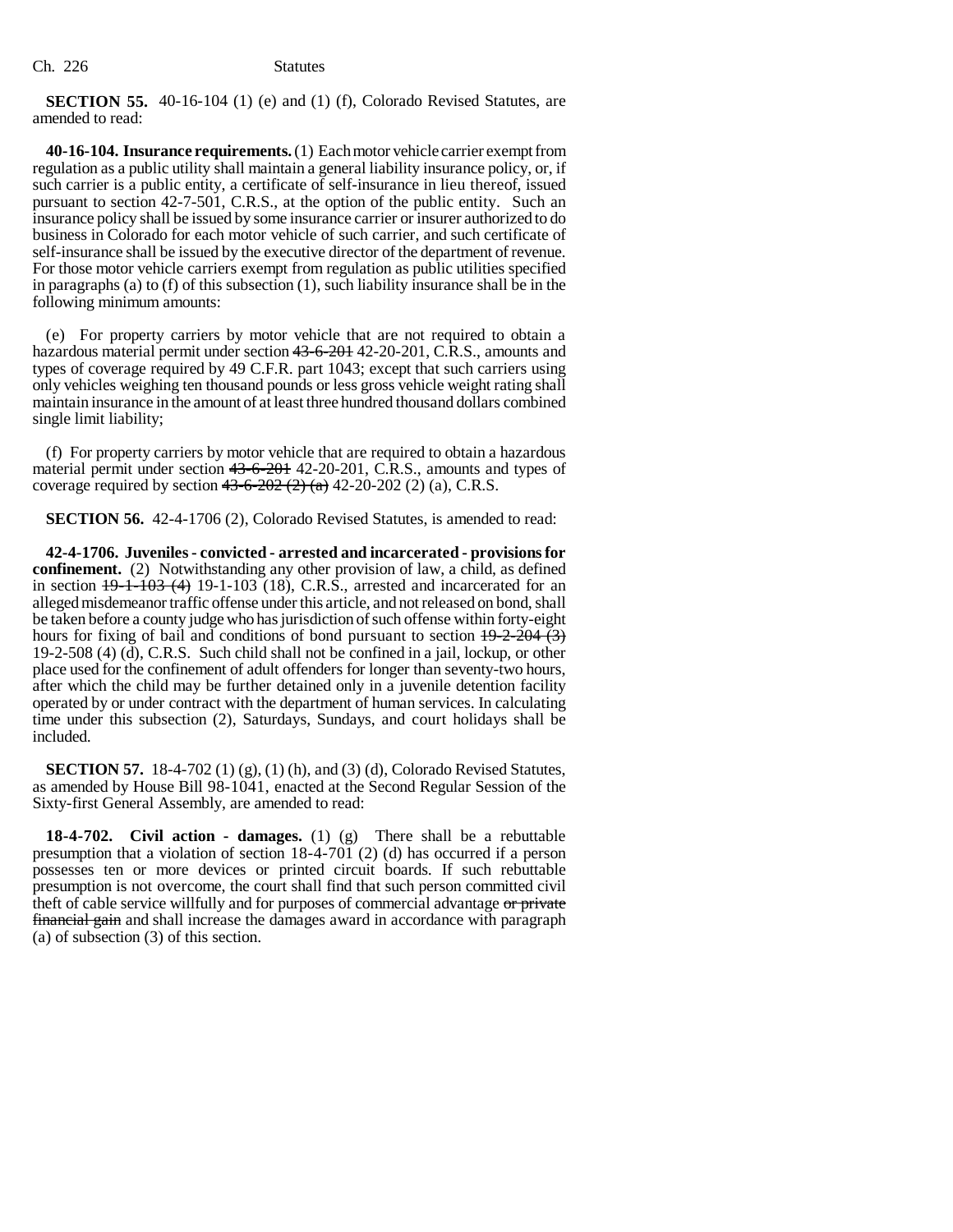(h) There shall be a rebuttable presumption that a violation of section 18-4-701 (2) (e) has occurred if the person, while engaging in any of the prohibited acts, made apparent to the buyer that the product would enable the buyer to obtain cable service without payment to a cable operator. If such rebuttable presumption is not overcome, the court shall find that such person committed civil theft of cable service willfully and for purposes of commercial advantage or private financial gain and shall increase the damages award in accordance with paragraph (a) of subsection (3) of this section.

(3) (d) For purposes of this subsection  $(3)$ , "private financial gain" shall not include the monetary gain realized by an individual avoiding monthly cable service bills as a result of the individual's private use of unauthorized programming.

**SECTION 58.** 23-7-103 (1) (a), Colorado Revised Statutes, is amended to read:

**23-7-103. Presumptions and rules for determination of status.** (1) Unless the contrary appears to the satisfaction of the registering authority of the institution at which a student is registering, it shall be presumed that:

(a) The domicile of an unemancipated minor is that of the parent with whom he OR SHE resides or, if there is a guardian of his OR HER person, that of such guardian, but only if the court appointing such guardian (who has legal custody of the minor child as defined in section  $19-1-103(18)$ , C.R.S. SECTION  $19-1-103(73)$ , C.R.S.) certifies that the primary purpose of such appointment is not to qualify such unemancipated minor as a resident of this state and that his OR HER parents, if living, do not provide substantial support to the minor child;

**SECTION 59.** 24-90-107 (3) (c) (III) (A), Colorado Revised Statutes, is amended to read:

**24-90-107. Method of establishment.** (3) (c) (III) (A) Subject to the provisions of sub-subparagraphs  $(B)$  and  $(C)$  of this subparagraph  $(III)$ , the board of county commissioners of each county having territory within the library service area of the proposed library district shall pay no less than fifty percent of the costs of the election for such library district if the petition submitted pursuant to subsection (1) of this section contains signatures by registered electors residing in the proposed library district in an amount equal to at least five percent of the total number of votes cast  $\sigma f$ any IN EVERY precinct in the proposed library district for all candidates for the office of secretary of state at the previous general election.

**SECTION 60.** 26-6-108 (2) (1), Colorado Revised Statutes, is amended to read:

**26-6-108. Denial of original license - suspension - revocation - probation refusal to renew license.** (2) The department may deny, suspend, revoke, or make probationary the license of any facility regulated and licensed under this part 1 should the licensee, person employed by the licensee, or person who resides with the licensee:

(l) Admit to an act of child abuse or if substantial evidence is found that the licensee, person employed by the licensee, or person who resides with the licensee in the licensed facility has committed an act of child abuse. For the purposes of this paragraph (1), "child abuse" has the same meaning as that ascribed to  $\frac{d}{dt}$  in section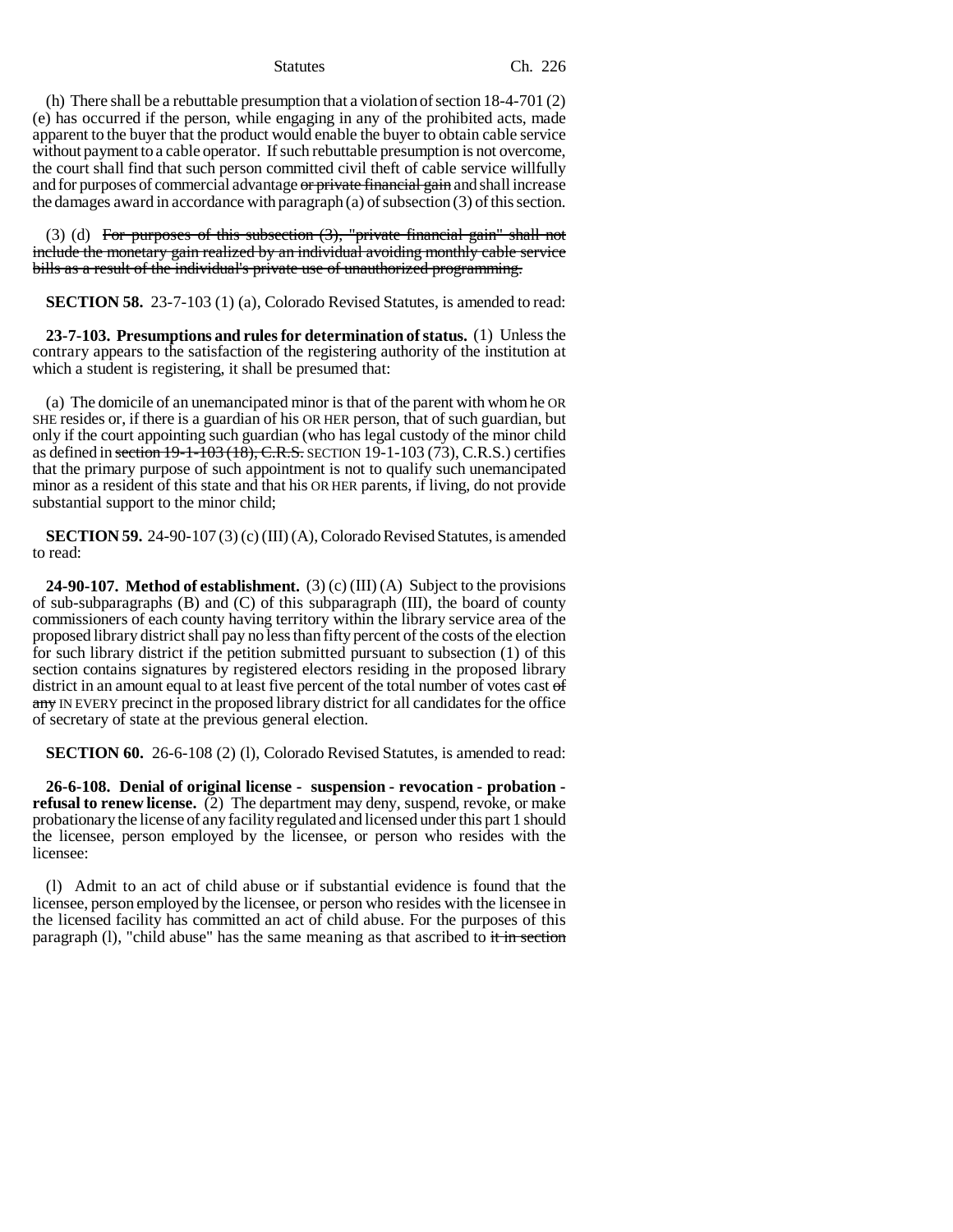19-3-303 (1), C.R.S. THE TERM "ABUSE" OR "CHILD ABUSE OR NEGLECT" IN SECTION  $19-1-103$  (1), C.R.S.

**SECTION 61. Effective date.** This act shall take effect at 12:01 a.m. on the day following the expiration of the ninety-day period after final adjournment of the general assembly that is allowed for submitting a referendum petition pursuant to article V, section 1 (3) of the state constitution; except that, if a referendum petition is filed against this act or an item, section, or part of this act within such period, then the act, item, section, or part, if approved by the people, shall take effect on the date of the official declaration of the vote thereon by proclamation of the governor.

Approved: May 26, 1998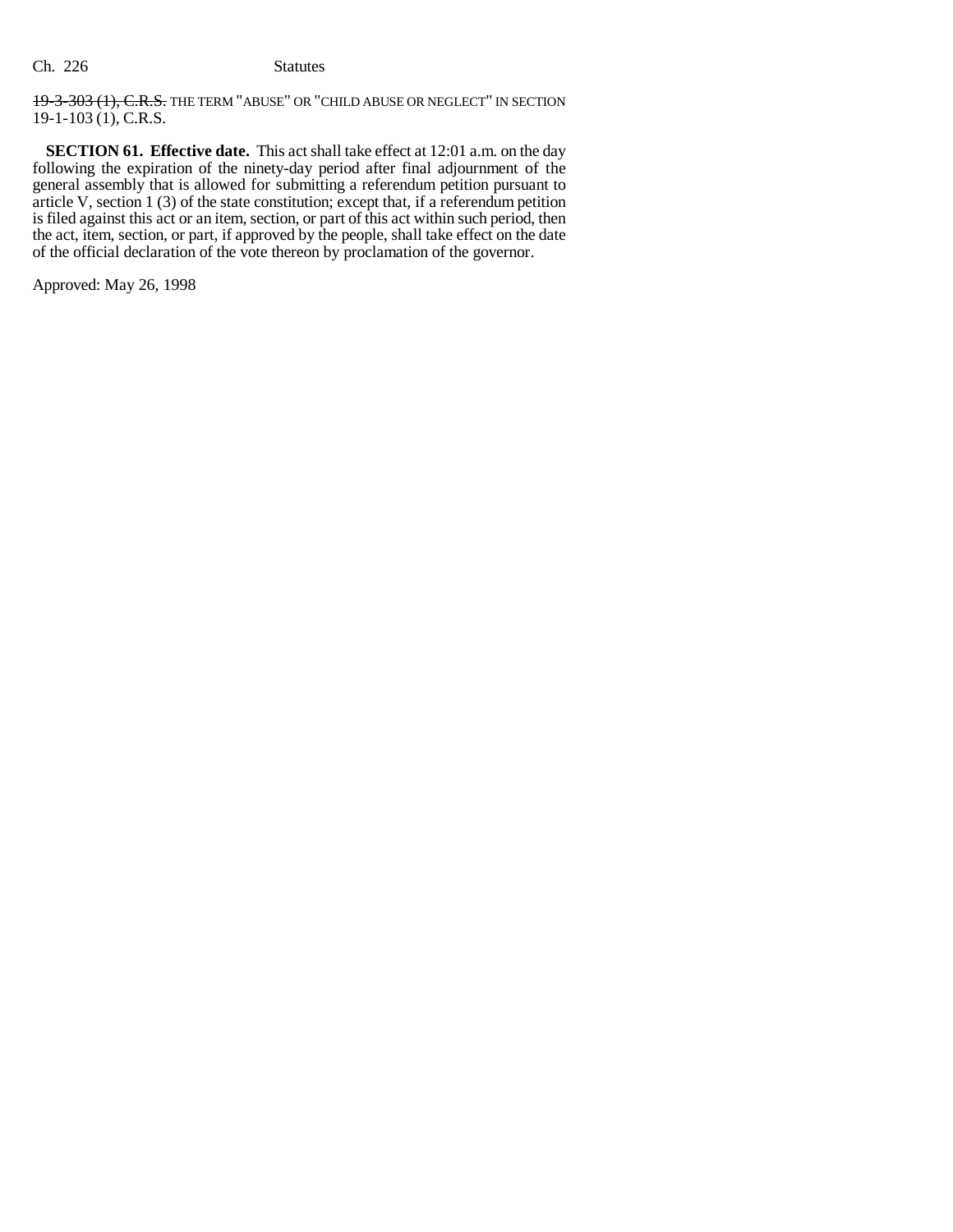# **APPENDIX**

| C.R.S.<br><b>Section</b> | <b>Section</b><br>in bill | <b>Reason</b>                                                                                                                                                                                                                                                                                                                                   |
|--------------------------|---------------------------|-------------------------------------------------------------------------------------------------------------------------------------------------------------------------------------------------------------------------------------------------------------------------------------------------------------------------------------------------|
| $1-3-103(9)$             | 1                         | In a provision concerning the filing of<br>bylaws by state central committees, deletes<br>a reference to an exception to the date by<br>which these bylaws must be filed because<br>the referenced provision $(2-2-506)$ (1) (c)<br>(IV)) was repealed by SB94-206, chapter<br>276, page 1623.                                                  |
| $1-40-121(1)$            | 2                         | Substitutes "Fair Campaign Practices Act"<br>for "Campaign Reform Act of 1974" to<br>reflect changes made to article 45 of title 1<br>by the 1996 initiative on campaign finance.                                                                                                                                                               |
| $2 - 2 - 307(1)$         | 3                         | Makes the new legislative salaries start on<br>the first day of the legislative session<br>following the 1998 general election to<br>conform to the intent of SB97-201, chapter<br>231, page 1176.                                                                                                                                              |
| $2-2-307(1.5)$           | 4                         | To clarify salaries in effect until new terms<br>begin following the 1998 general election,<br>reinserts language that was deleted when<br>this section was amended by SB97-201,<br>chapter 231, page 1176, to increase the<br>salaries of the members of the general<br>assembly and elected state officials,<br>effective in January of 1999. |
| $2-3-203$ (1)(b.1)       | 5                         | Reinserts language relating to the JBC that<br>was inadvertently repealed in 1994 when<br>the Capital Development Committee was<br>extended to July 1, 2004.                                                                                                                                                                                    |
| $5-6-104(5)$             | 6                         | Deletes a reference to section 5-1-106<br>concerning adjustments of dollar amounts<br>by the administrator of the "Uniform<br>Consumer Credit Code", which was<br>repealed by SB97-220, chapter 257, page<br>1472.                                                                                                                              |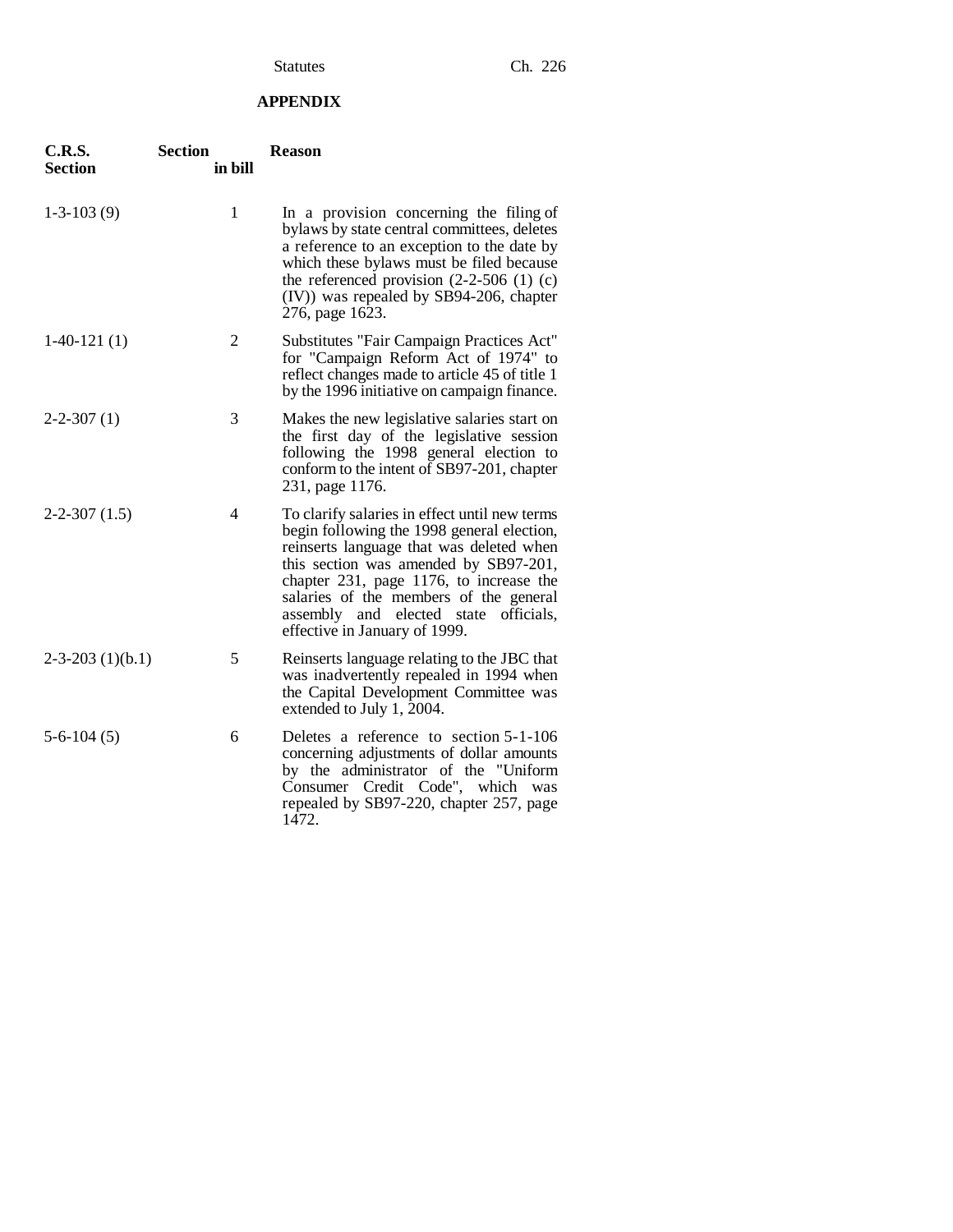| Ch. 226                 |    | <b>Statutes</b>                                                                                                                                                                                                                                                                                                                                                               |
|-------------------------|----|-------------------------------------------------------------------------------------------------------------------------------------------------------------------------------------------------------------------------------------------------------------------------------------------------------------------------------------------------------------------------------|
| $7-64-907(5)$           | 7  | Deletes language requiring a statement of<br>merger to be declared accurate to correct an<br>error made in a strike everything below the<br>enacting clause amendment to HB97-1237<br>in House Committee on Business Affairs<br>and Labor. The amendment deleted the<br>requirement, but the conforming amendment<br>in this section was not made.                            |
| 10-3-1104 $(4)(a)$      | 8  | Deletes a reference to section 12-46-112 (1)<br>(c) because it was<br>eliminated by<br>HB97-1076, chapter 80, page 217, which<br>recodified the Colorado Beer Code and the<br>Colorado Liquor Code. In addition,<br>changes a reference from $12-47-128(1)(b)$<br>to $12-47-901$ (1) (b) to correspond with the<br>relocation of provisions in the liquor code.               |
| $10-8-503(17.5)$        | 9  | In SB97-041, chapter 153, page $613$ , a floor<br>amendment in<br>the<br>second house<br>inadvertently used the word "credible"<br>instead of "creditable" in a definition added<br>the Colorado Uninsurable<br>Health<br>to<br>Insurance Plan that referenced a definition<br>in the Colorado Health Care Coverage Act.<br>(See House Journal, page 958, March 21,<br>1997.) |
| $12 - 23 - 116(3)$      | 10 | Changes an internal reference to correspond<br>with the relocation of provisions made by<br>HB88-1031, chapter 83, page 491, which<br>repealed and reenacted the referenced<br>section, resulting in the relocation of the<br>requirement that electrical work meet<br>minimum standards.                                                                                     |
| $12-47-901(1)$ (h) (II) | 11 | Changes an internal reference to correspond<br>with the relocation of provisions made by<br>HB97-1076, chapter 80, page 272, which<br>recodified the Colorado Beer Code and the<br>Colorado Liquor Code.                                                                                                                                                                      |
| 12-47.1-1502            | 12 | Changes the termination date of the<br>municipal limited gaming impact fund from<br>July 1, 2001, to July 1, 2002, to correspond<br>with the amendments made in the first house<br>by the Committee on Local Government to<br>SB97-027, chapter 243, page 1377.                                                                                                               |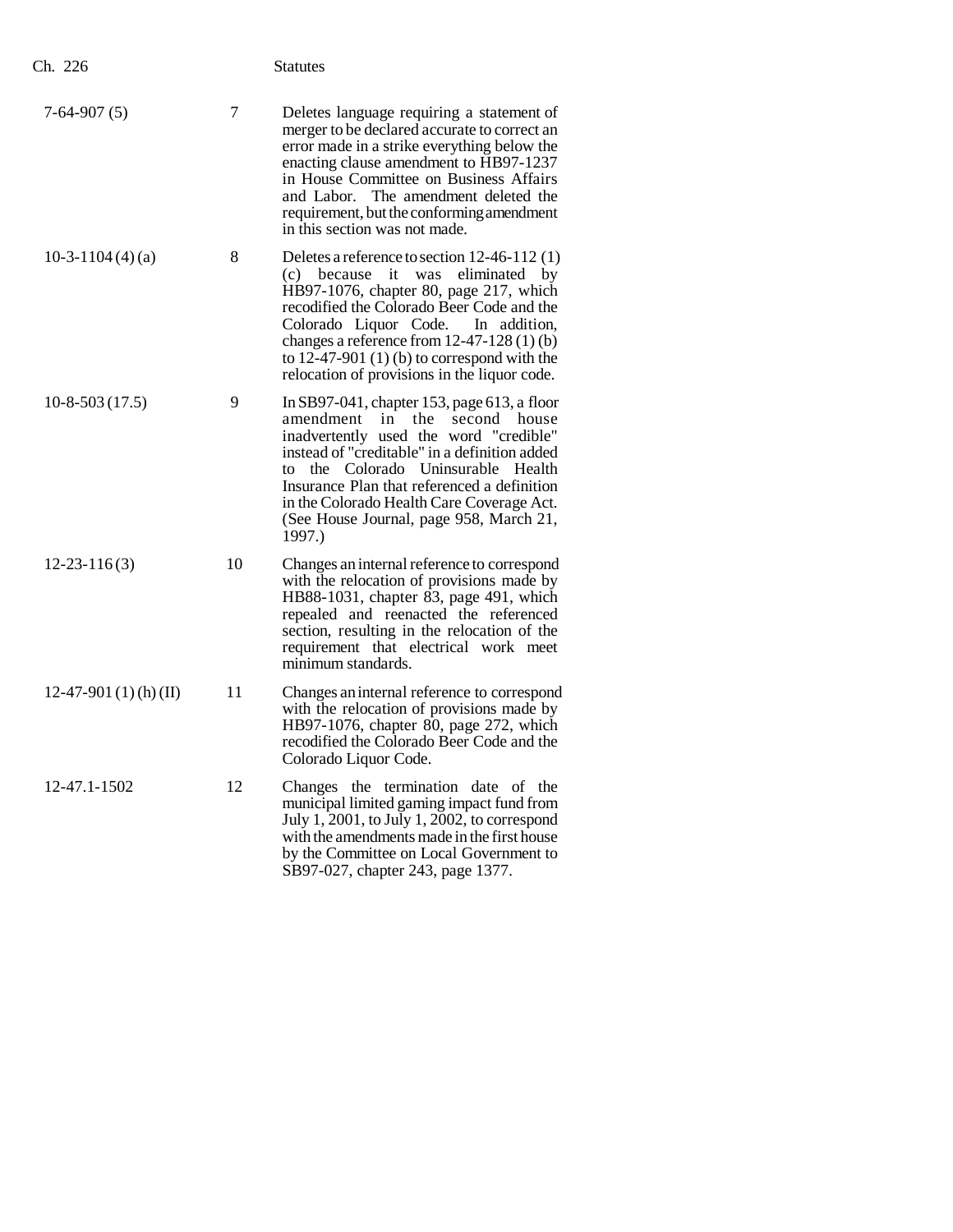|                                              |    | <b>Statutes</b>                                                                                                                                                                                                                                                                                                                                                                                                                                                                                                                               | Ch. 226                          |
|----------------------------------------------|----|-----------------------------------------------------------------------------------------------------------------------------------------------------------------------------------------------------------------------------------------------------------------------------------------------------------------------------------------------------------------------------------------------------------------------------------------------------------------------------------------------------------------------------------------------|----------------------------------|
| $13 - 1 - 135(2)$                            | 13 | Repeals as obsolete subsection (2) since<br>subsection (1), which is referenced in<br>subsection (2), was repealed, effective<br>August 7, 1996, by HB96-1167, chapter<br>237, page 1264.                                                                                                                                                                                                                                                                                                                                                     |                                  |
| 13-4-102 $(2)$ $(0)$ and<br>$(2)$ (aa)       | 14 | In subsection $(2)(o)$ , changes an internal<br>reference to correspond with the relocation<br>of provisions made by SB93-019, chapter<br>267, page 1538, which repealed and<br>reenacted sections 25-5-705 to 25-5-719.<br>Deletes subsection $(2)(aa)$ as obsolete since<br>it refers to part 4 of article 20.5 of title 8,<br>concerning underground storage tank<br>installers, which was repealed, effective<br>July 1, 1996, by HB95-1183, chapter 119,<br>page 418.                                                                    |                                  |
| 13-40-104 (1) (c), (1)<br>(f), and $(1)$ (g) | 15 | HB86-1284, chapter 59, page 435, added<br>subsection $(2)$ to section 13-40-104 as a<br>measure to ease the effects of the economy<br>on the agricultural community.<br>provision permitted qualified farm<br>owner-tenants to retain possession of<br>property under certain<br>SB87-123, chapter 280, page 1356,<br>changed the original repeal date<br>13-40-104 (2) from January 31, 1990, to<br>January 31, 1989. Since this measure has<br>been repealed, references to the exceptions<br>in (1) (c), (1) (f), and (1) (g) are deleted. | <b>This</b><br>conditions.<br>οf |
| $13-90-107(1)(i)$                            | 16 | Changes an internal reference to correspond<br>with the relocation of definitions affecting<br>children made by HB96-1019, chapter 19,<br>page 85.                                                                                                                                                                                                                                                                                                                                                                                            |                                  |
| $16-5-401(10)$                               | 17 | Same as 1-40-121.                                                                                                                                                                                                                                                                                                                                                                                                                                                                                                                             |                                  |
| $17-22.5-404(2)$ (a)<br>(I)                  | 18 | Corrects an internal reference<br>17-2-214 (2) (a) to 17-2-214 to correspond<br>to the fact that the right of the victim to<br>attend parole hearings is contained in<br>subsection $(1)$ rather than subsection $(2)$ .                                                                                                                                                                                                                                                                                                                      | from                             |
| $17-24-106.6(5)$                             | 19 | In a section added by HB86-1277, chapter<br>131, page 757, deletes a reference to article<br>108 of title 24, which was repealed by this<br>same bill.                                                                                                                                                                                                                                                                                                                                                                                        |                                  |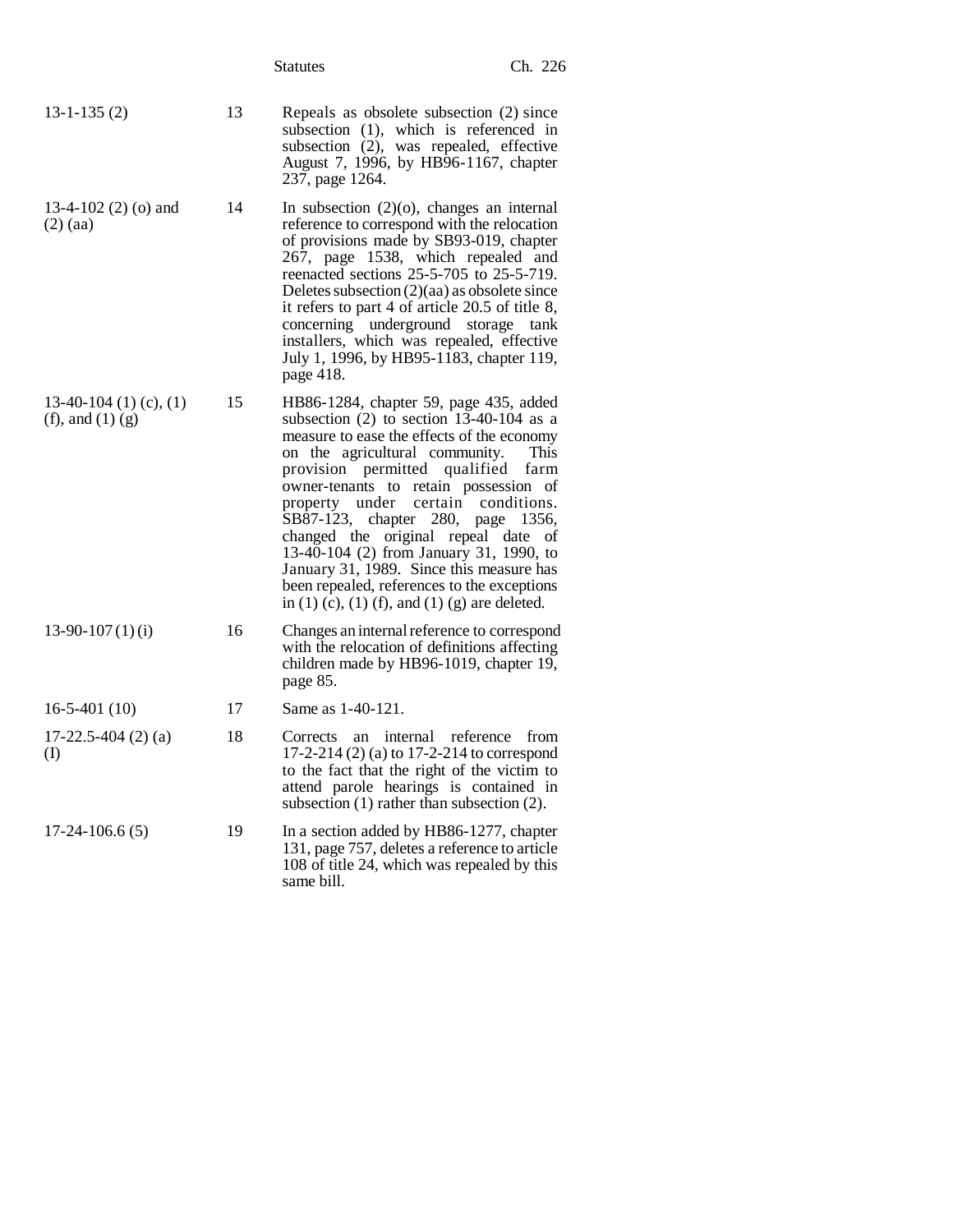| Ch. 226                            |    | <b>Statutes</b>                                                                                                                                                                                                                                                                                                                                                                                                                                                                     |
|------------------------------------|----|-------------------------------------------------------------------------------------------------------------------------------------------------------------------------------------------------------------------------------------------------------------------------------------------------------------------------------------------------------------------------------------------------------------------------------------------------------------------------------------|
| $17-27.1-101(2)$                   | 20 | Changes an internal reference to correspond<br>with the relocation of provisions made by<br>HB94-1126, chapter 287, page 1715, which<br>repealed and reenacted section 16-11-309<br>(2).                                                                                                                                                                                                                                                                                            |
| 19-1-104 $(1)(a)$                  | 21 | Same as 13-90-107.                                                                                                                                                                                                                                                                                                                                                                                                                                                                  |
| $19-1-115(1)$                      | 22 | Same as 13-90-107.                                                                                                                                                                                                                                                                                                                                                                                                                                                                  |
| $19-1-116(4)(a)$                   | 23 | Substitutes "department of human services"<br>for "department of social services" to<br>conform to HB93-1317, chapter 230, page<br>1108, and HB94-1029, chapter 345, page<br>2603, both of which pertained to the<br>restructuring of the health and human<br>services delivery systems in Colorado.                                                                                                                                                                                |
| $19-1-208(1)(b)$                   | 24 | Same as 13-90-107.                                                                                                                                                                                                                                                                                                                                                                                                                                                                  |
| 19-1-307 IP $(2)$<br>and $(2)$ (p) | 25 | In the introductory portion to subsection $(2)$ ,<br>changes an internal reference to correct a<br>typographical error in which the reference<br>to 19-1-203 should have been to 19-1-303<br>where the exchange of information<br>regarding delinquency or dependency and<br>neglect matters is located. In subsection<br>$(2)(p)$ , corrects an internal reference to the<br>creation of citizen review panels from<br>19-3-209 to 19-3-211 where such process is<br>provided for. |
| 19-1-309                           | 26 | Corrects an error in the drafting of<br>HB96-1017, chapter 230, page 1169, in<br>which an internal reference concerning<br>disclosure of final order of relinquishment<br>was cited as 19-4-106 instead of 19-5-104<br>where that provision is located.                                                                                                                                                                                                                             |
| $19-3-307(4)$                      | 27 | internal<br>reference to<br>Corrects<br>an<br>dependency and neglect records which was<br>relocated to $19-1-307$ by HB96-1017,<br>chapter 230, page 1166.                                                                                                                                                                                                                                                                                                                          |
| 19-3-703                           | 28 | Same as 13-90-107.                                                                                                                                                                                                                                                                                                                                                                                                                                                                  |
| 19-5-203 $(1)$ (f)                 | 29 | Same as 13-90-107.                                                                                                                                                                                                                                                                                                                                                                                                                                                                  |
| $22 - 1 - 120(8)$                  | 30 | Same as 13-90-107.                                                                                                                                                                                                                                                                                                                                                                                                                                                                  |
| $22-30.5-109(1)$                   | 31 | In the "Charter Schools Act", deletes<br>language regarding the period of time by<br>which school districts may establish charter<br>schools.                                                                                                                                                                                                                                                                                                                                       |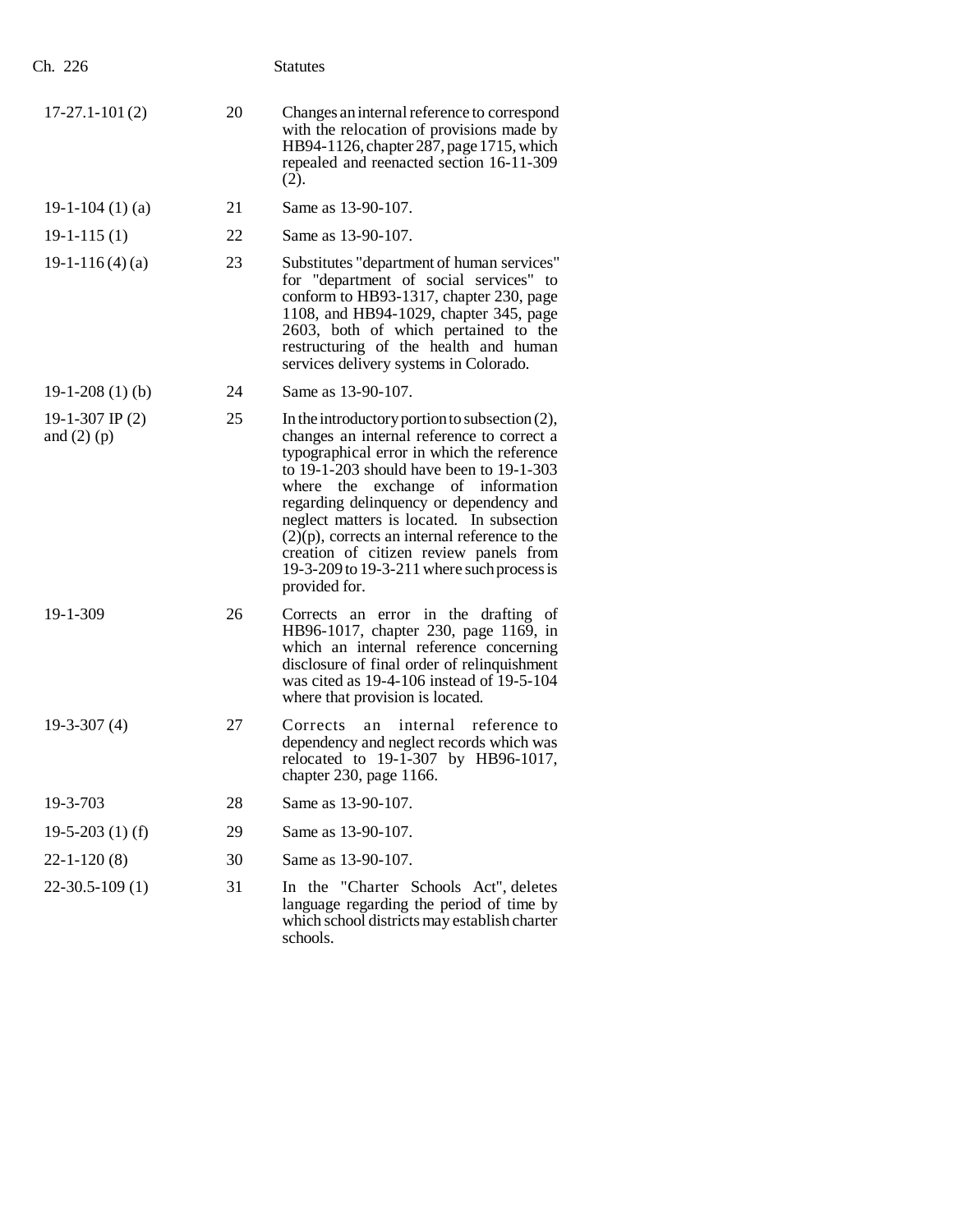|                                |    | <b>Statutes</b>                                                                                                                                                                                                                                                                                                                                                                                                                             | Ch. 226 |
|--------------------------------|----|---------------------------------------------------------------------------------------------------------------------------------------------------------------------------------------------------------------------------------------------------------------------------------------------------------------------------------------------------------------------------------------------------------------------------------------------|---------|
| $22 - 32 - 110(2)$ (b)<br>(IV) | 32 | Same as 13-90-107.                                                                                                                                                                                                                                                                                                                                                                                                                          |         |
| $24-4.1-110(3)$                | 33 | Deletes a reference to section 18-4-304<br>which was repealed effective July 1, 1993,<br>by HB93-1088, chapter 292, page 1742.                                                                                                                                                                                                                                                                                                              |         |
| $24 - 6 - 203(1)$              | 34 | Same as 1-40-121 for the change to "Fair<br>Campaign Practices Act." In addition,<br>inserts the definition for "public office"<br>previously contained in section 1-45-103<br>because the term is no longer included in the<br>amended version of section 1-45-103.                                                                                                                                                                        |         |
| $24-9-101(3)$                  | 35 | Same as 2-2-307.                                                                                                                                                                                                                                                                                                                                                                                                                            |         |
| $24-34-104(19.1)$ (b)          | 36 | Repeals a provision in the statute that<br>provides for the sunset review of agencies<br>by the general assembly in which the<br>certification functions relating to asbestos<br>control pursuant to part 5 of article 7 of title<br>25 was scheduled for termination on July 1,<br>The provision is repealed to<br>1990.<br>correspond to the extension of the<br>termination date to July 1, 2001, in section<br>$24-34-104$ (30)(a)(IV). |         |
| $24 - 34 - 507(4)$             | 37 | Deletes a reference to section 24-34-510<br>which was repealed by HB92-1315, chapter<br>page 1127, concerning<br>173,<br>modification of Colorado fair housing laws.                                                                                                                                                                                                                                                                        | the     |
| $24-103-207(1)$                | 38 | Deletes a reference to section 8-19.7-102<br>$(3)$ because HB90-1140, chapter 60, page<br>464, provided for the repeal of article 19.7<br>of title 8, effective July 1, 1995. Replaces<br>the deleted reference with section 13-1-133<br>(4) (d) which contains a definition of<br>"recycled paper" identical to the one set<br>forth previously in section $8-19.7-102$ (3).                                                               |         |
| $26-13-112(2)(c)$              | 39 | Deletes a reference to section 26-13-108 (2)<br>which was repealed by HB97-1205, chapter<br>236, page 1294.                                                                                                                                                                                                                                                                                                                                 |         |
| $30-11-107(1)$ (ee)            | 40 | Repeals as obsolete a section referring to<br>article 3.9 of title 39 because SB93-90,<br>chapter 97, page 346, provided for the<br>repeal of that article, effective December<br>31, 1996.                                                                                                                                                                                                                                                 |         |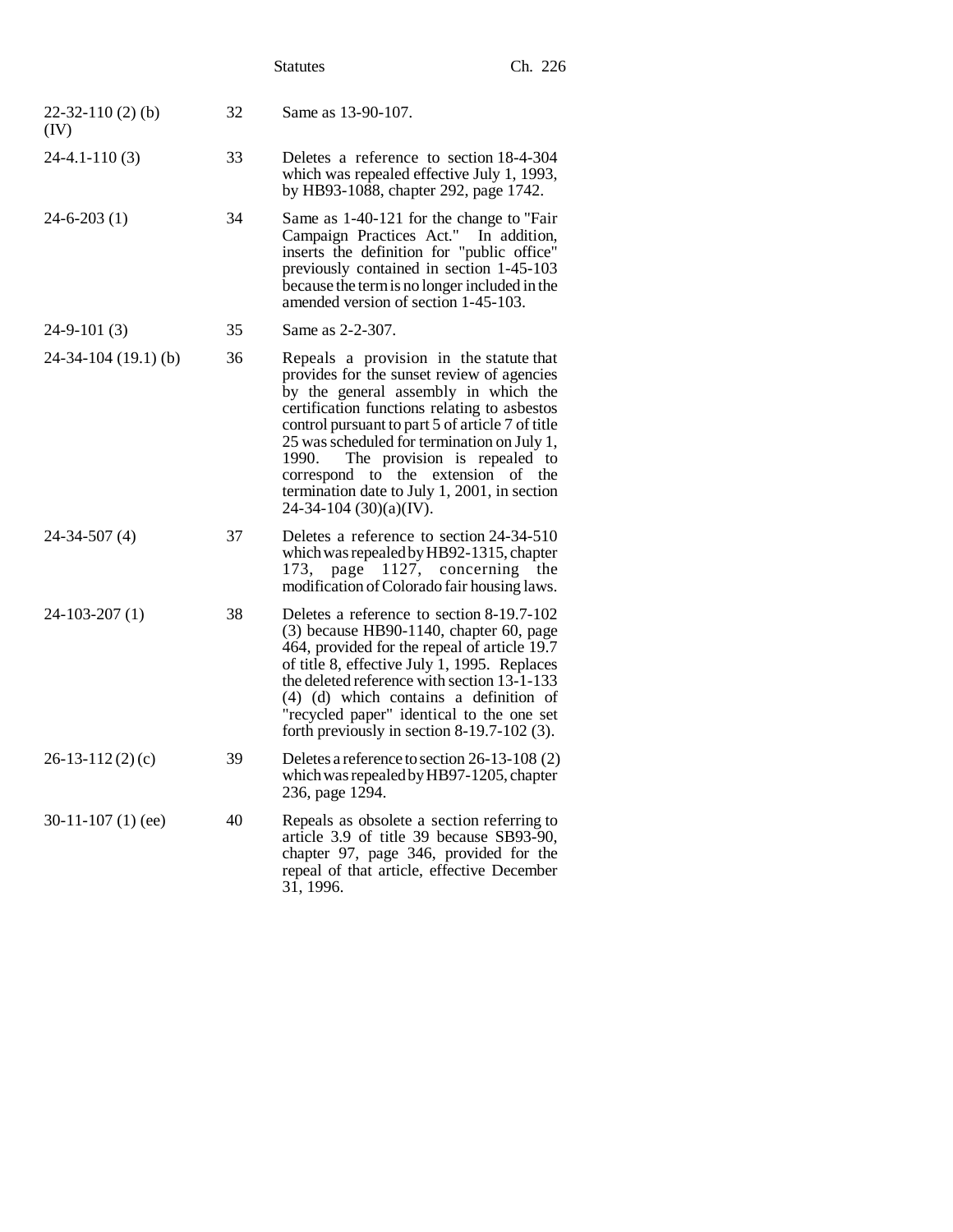| Ch. 226                           |    | <b>Statutes</b>                                                                                                                                                                                                                                                                                                                                                                                                    |
|-----------------------------------|----|--------------------------------------------------------------------------------------------------------------------------------------------------------------------------------------------------------------------------------------------------------------------------------------------------------------------------------------------------------------------------------------------------------------------|
| $30-15-401(1)(d.5)$               | 41 | Changes an internal reference to correspond<br>with the relocation of provisions made by<br>HB96-1005, chapter 283, page 1595.                                                                                                                                                                                                                                                                                     |
| $31-15-901(1)$ (d)                | 42 | Same as 30-11-107.                                                                                                                                                                                                                                                                                                                                                                                                 |
| $31-30.5-307(1)$ (b)<br>$\rm (I)$ | 43 | Corrects an erroneous citation made in the<br>drafting of SB96-011, chapter 183, page<br>856, in which the section referenced was<br>subsequently renumbered as 31-31-407 in<br>later drafts of the bill that recodified the fire<br>and police pension law.                                                                                                                                                       |
| 31-31-202 (2) (a) (II)            | 44 | Same as 31-30.5-307.                                                                                                                                                                                                                                                                                                                                                                                               |
| $32 - 7 - 109(1)(b)$              | 45 | Changes an internal reference from 1-5-204<br>to 1-5-205 because the former section was<br>cited erroneously when HB92-1333,<br>chapter 118, page 624, recodified the<br>"Colorado Election Code of 1980" as the<br>"Uniform Election Code of 1992".                                                                                                                                                               |
| $32 - 8 - 107$ (1) (j)            | 46 | Changes a citation from $32-8-124$ (3) to<br>32-8-124 to correct an error made in the<br>drafting of SB96-233, chapter 213, page<br>1051, in which the section referenced was<br>enacted in the same act without subsection<br>designations and the conforming amendment<br>was not made.                                                                                                                          |
| $32 - 12 - 108(1)$ (b)            | 47 | Deletes language regarding nomination to a<br>board of directors pursuant to section<br>32-10-113 because<br>that section was<br>repealed by SB97-216, chapter 212, page<br>1095.                                                                                                                                                                                                                                  |
| $35-57.5-105$ IP(2)               | 48 | Modifies language in the introductory<br>portion to subsection (2) so that all of the<br>succeeding paragraphs follow correctly.                                                                                                                                                                                                                                                                                   |
| $36-1-107.5$ (2) (c)              | 49 | Deletes a reference to section 36-1-105.7<br>and substitutes "this section". A<br>typographical error was made in the<br>drafting of SB97-206, chapter 169, page<br>836. Reference was made to section<br>36-1-105.7 which does not exist.<br>The<br>correct citation is section 36-1-107.5, but<br>because this provision is contained within<br>the same section, the reference is changed to<br>"this section". |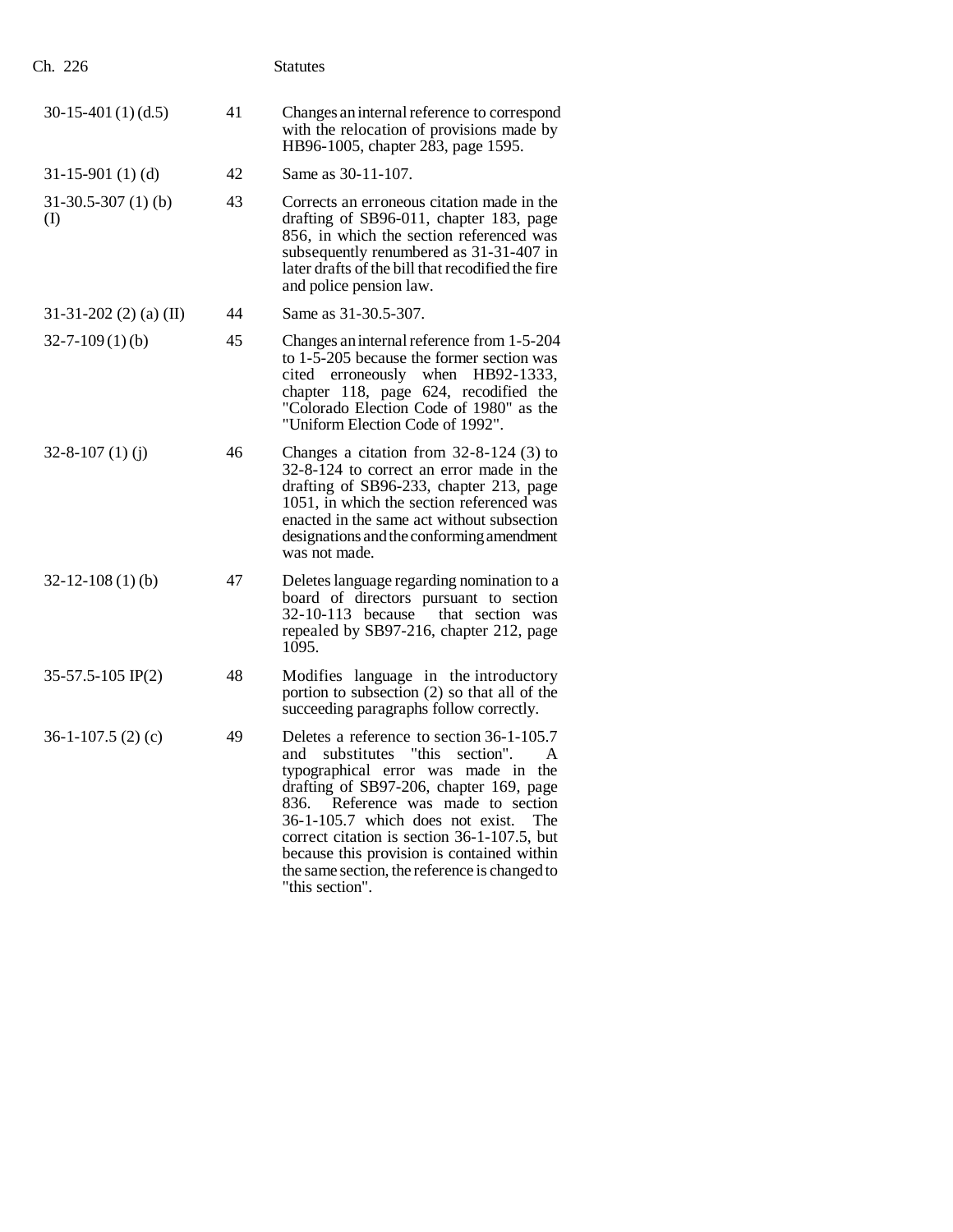|                                               |    | <b>Statutes</b>                                                                                                                                                                                                                                                                                                                                                                  | Ch. 226 |
|-----------------------------------------------|----|----------------------------------------------------------------------------------------------------------------------------------------------------------------------------------------------------------------------------------------------------------------------------------------------------------------------------------------------------------------------------------|---------|
| $36 - 1 - 136$                                | 50 | In a provision concerning the granting of<br>rights-of-way by the state board of land<br>commissioners, deletes a reference to<br>section $36-1-112$ (1) (q) where the filing<br>fee for such grants was specified.<br>referenced subsection $(1)(q)$ was amended<br>in HB92-1126, chapter 258, page 1910,<br>resulting in the elimination of paragraph<br>$(q)$ .               | The     |
| $39-1-119(1)$                                 | 51 | Deletes a reference to section 39-3.9-103<br>(9) because SB93-90, chapter 97, page 346,<br>provided for the repeal of article 3.9 of title<br>39, effective December 31, 1996.                                                                                                                                                                                                   |         |
| 39-10-104.5 (11)                              | 52 | Same as 30-11-107.                                                                                                                                                                                                                                                                                                                                                               |         |
| $39 - 22 - 1803(1)$                           | 53 | In HB97-1260, chapter 224, page 1143, a<br>Senate Committee on Appropriations Report<br>amended the reengrossed bill by striking a<br>subsection regarding annual appropriations<br>from the Colorado special olympic fund to<br>department of revenue, but<br>the<br>cross-reference in subsection $(1)$ was not<br>changed. (See Senate Journal, page 955,<br>April 24, 1997.) | the     |
| 39-29-110 (1) (a) (II)                        | 54 | Corrects an erroneous citation made in the<br>drafting of HB97-1123, chapter 225, page<br>1147, in which the requirement that the<br>state treasurer transfer moneys to the local<br>government mineral impact fund was cited<br>incorrectly.                                                                                                                                    |         |
| 40-16-104 $(1)$ $(e)$<br>and $(1)$ (f)        | 55 | Changes several internal references to<br>correspond with the relocation of provisions<br>made by SB94-001, chapter 337, page<br>2522, which recodified title 42.                                                                                                                                                                                                                |         |
| $42 - 4 - 1706(2)$                            | 56 | Same as 13-90-107. In addition, changes a<br>second internal reference from 19-2-204 (3)<br>to 19-2-508 $(4)$ (d) because the provisions<br>of article 2 of title 19 were relocated by<br>HB96-1005, chapter 283, page 1630.                                                                                                                                                     |         |
| $18-4-702$ (1)(g),<br>$(1)(h)$ , and $(3)(d)$ | 57 | Deletes reference to "private financial gain"<br>in provisions enacted in H.B. 98-1041<br>concerning the theft of cable services to<br>conform to the deletion of that term in<br>paragraph (a) of subsection (3) by a Second<br>Reading amendment in the Senate.                                                                                                                |         |